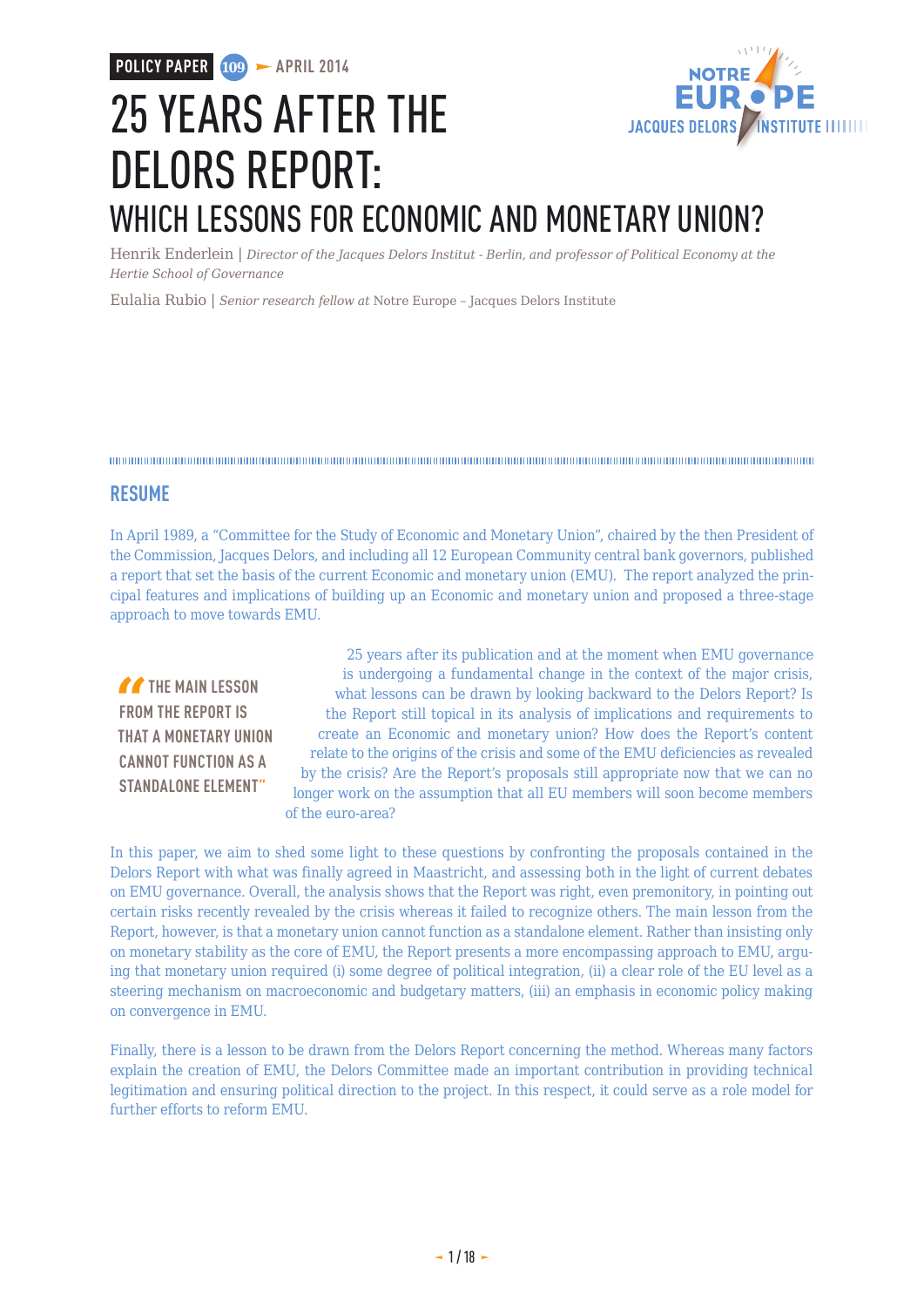

## **TABLE OF CONTENTS**

| <b>Introduction</b>                                                                                                  |    |
|----------------------------------------------------------------------------------------------------------------------|----|
| 1. The significance of the Delors Report in the road towards EMU                                                     | 5  |
| 2. A summary of the Delors Report                                                                                    | h  |
| 3. A closer look: what the Report said and didn't say on<br>fiscal policies, EMU divergences and financial stability | 8  |
| 3.1. EMU fiscal framework                                                                                            | 8  |
| 3.2. EMU divergences                                                                                                 | 10 |
| 3.3. Financial stability                                                                                             | 13 |
| 4. Looking forward: which lessons for the current process of EMU reform?                                             | 15 |
| <b>REFERENCES</b>                                                                                                    | 17 |
| ON THE SAME THEMES                                                                                                   | 18 |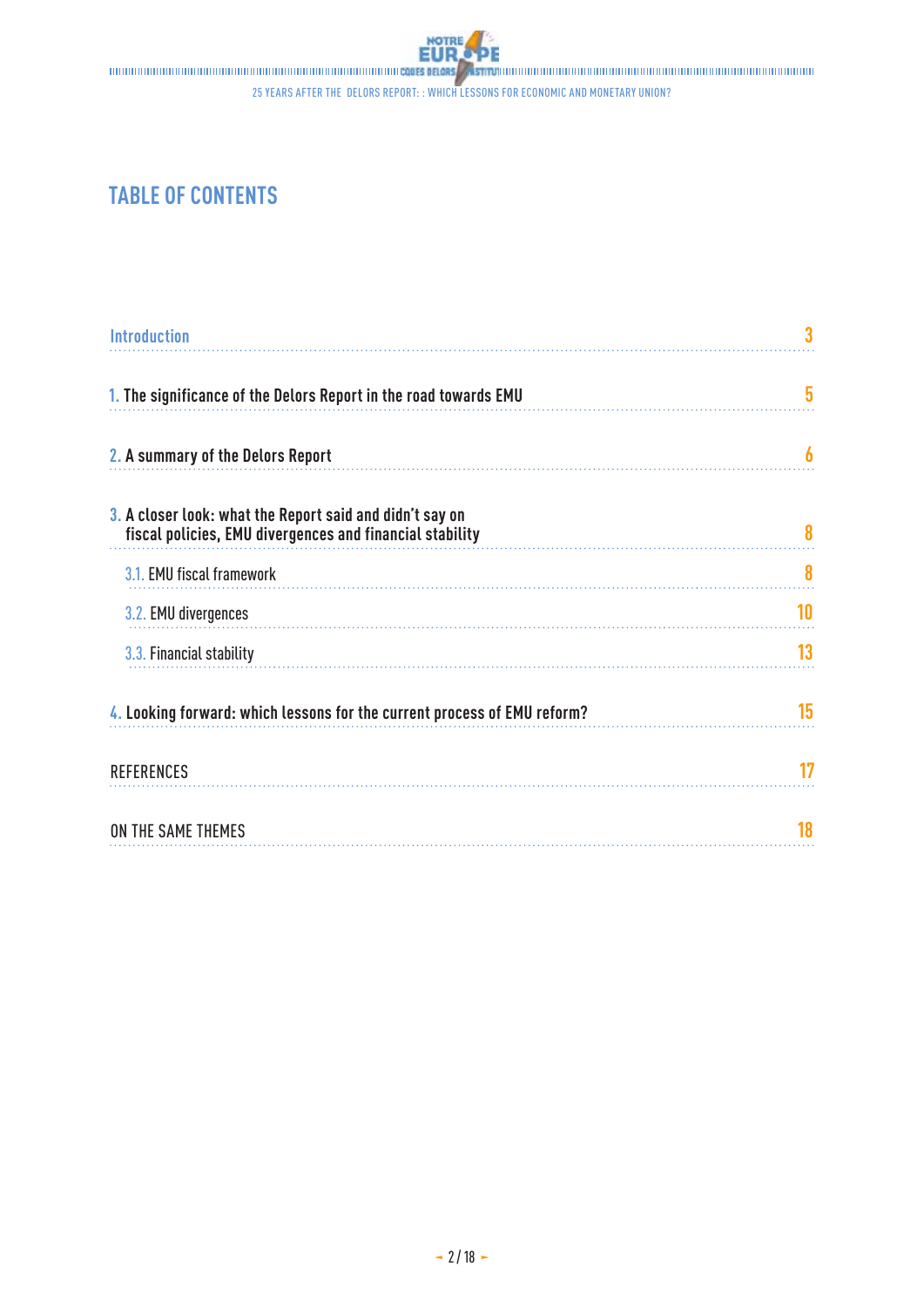## <span id="page-2-0"></span>**INTRODUCTION**

n June 1988, the European Council created a Committee chaired by the President of the Commission, Jacques Delors, and including all 12 central bank governors of the then European Community, giving it the objective of "studying and proposing concrete stages leading towards an Economic and monetary union"<sup>1</sup>. The work of this Committee concluded in April 1989 with the publication of a report unanimously approved by its members. The Report, commonly known as "Delors Report"2, analyzed the principal features and implications of an Economic and monetary union in Europe (henceforth EMU) and proposed a three-stage approach to move towards EMU. I

The Delors Report was formally endorsed at the European Council of Madrid in June 1989, and set the basis for the EMU provisions of the Maastricht Treaty. Yet, not all recommendations made in the report found its way into the Treaty: some of them were ignored or weakened during the Treaty negotiations or in subsequent legislative developments.

In the midst of the recent crisis, German Chancellor Angela Merkel recalled the importance of the Report in a speech at the European Parliament, emphasizing the Delors Committee's suggestion to give equal weight to the two pillars of economic and monetary union and pointing out that a "monetary union without a sufficient degree of convergence of economic policies is unlikely to be durable and could be damaging to the Community<sup>"3</sup>. That perspective, which is quite far-reaching, is the starting point of our assessment: 25 years after its publication and at the moment when EMU governance is undergoing a fundamental change in the context of the major crisis, we ask what lessons can be drawn by looking backward to the Delors Report. Is the Report still topical in its analysis of implications and requirements to create an Economic and monetary union? How does the Report's content relate to the origins of the crisis and some of the deficiencies of the EMU framework as revealed by the crisis? We also look at the implications of EU enlargement for the euro-area framework: contrary to the initial expectation surrounding the work in the Delors Committee and the negotiations on the Maastricht Treaty, we can today no longer work on the assumptions that all EU members will soon become members of the euro-area. There is a direct impact of this new context on the relationship between the single market and the single currency.

We seek to shed light on those issues by confronting the proposals contained in the Delors Report with what was finally agreed in Maastricht, then assessing both in the light of current debates on EMU governance. To a certain extent, there is an anachronism in what we try to do. From today's perspective we look at what was written in a Report published 25 years ago. Two things are clearly missing in our analysis.

First, we do not pay enough tribute to the extraordinary achievement of the Delors Report in pushing forward ideas and proposals that were far-reaching and revolutionary at the time of its publication. Almost no one believed in the late 1980s that a decade later monetary union in Europe would have become reality. The simple endeavor to prepare a Report on monetary union in that specific historical context against most odds and against fierce political resistance from many actors in Europe would deserve a detailed assessment of why and how certain proposals made it into the Report and others didn't. Also, the fact that there was unanimous

**<sup>1.</sup>** European Council meeting in Hannover, 27-28June, 1988, conclusions of the Presidency

**<sup>2.</sup>** Its official name is "Report on European Economic and monetary union"

**<sup>3.</sup>** "Let me remind you that in his 1989 report on the establishment of economic and monetary union, the then Commission President Jacques Delors pointed out the importance of the two pillars of economic and monetary union because, and I quote, "[...] monetary union without a sufficient degree of convergence of economic policies is unlikely to be durable and could be damaging to the Community." That's what Jacques Delors said back in 1989.The crisis has shown how right Jacques Delors' analysis was" Speech by Federal Chancellor Angela Merkel in the European Parliament in Brussels, November7 2012 (http://www.bundesregierung.de/ContentArchiv/EN/Archiv17/Reden/2012/2012-11-07-merkel-eu.html)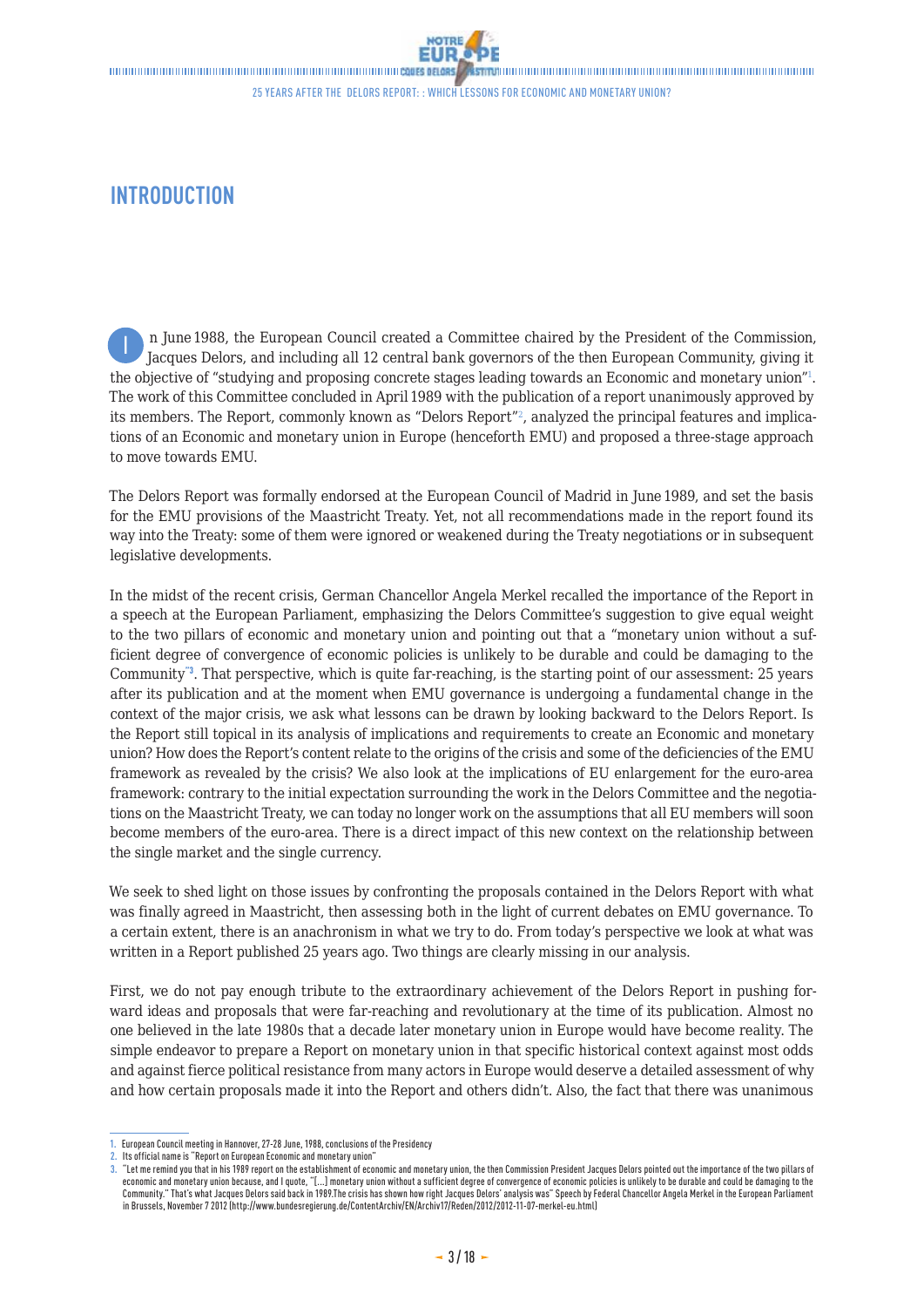

<span id="page-3-0"></span>**STANDONOMORDADO DE DE ANADEMIA DE DE ANADEMIA DE DE ANADEMIA DE DE LA GUERRA DE LA GUERRA DE LA GUERRA DE LA GU** 25 years after the Delors report: : Which lessons for economic and monetary union?

support of the Report despite manifold hesitations across Europe is remarkable and could require further discussions. However, such an assessment is not part of our paper. We simply take the Delors Report "as is" to assess what we can learn from it from today's perspective.

Second, we do not take proper account of the historical context shaping the actual implementation of monetary union in the Maastricht Treaty. Also we do not cover the debates or events during the short decade between the publication of the Delors Report and the start of stage three of monetary union (e.g. EMS crisis in 1992/1993, debate on the Stability and Growth Pact, or debate on the number of members in EMU). or the Here again: our aim is not to write a history of EMU but to confront the state of knowledge and initial expectations put forward in the Report with what we have learnt on EMU over time.

The paper is structured as follows. Section 1 briefly describes the historical context leading to the publication of the Delors Report and its significance in the road to EMU. Section 2 summarizes the main propositions of the Delors Report. In Section 3 we re-visit the Delors Committee's perceptions, and solutions proposed, to three challenges which are now at the heart of EMU debates: how to ensure fiscal discipline, how to prevent and correct major EMU imbalances and how to guarantee financial stability. We compare the Report's proposals to what was finally agreed in Maastricht, and discuss them against the evidence of what we have learnt on the functioning of EMU over time, particularly during the recent crisis. We conclude in section 4, by drawing from this analysis some lessons for the current process of EMU reform.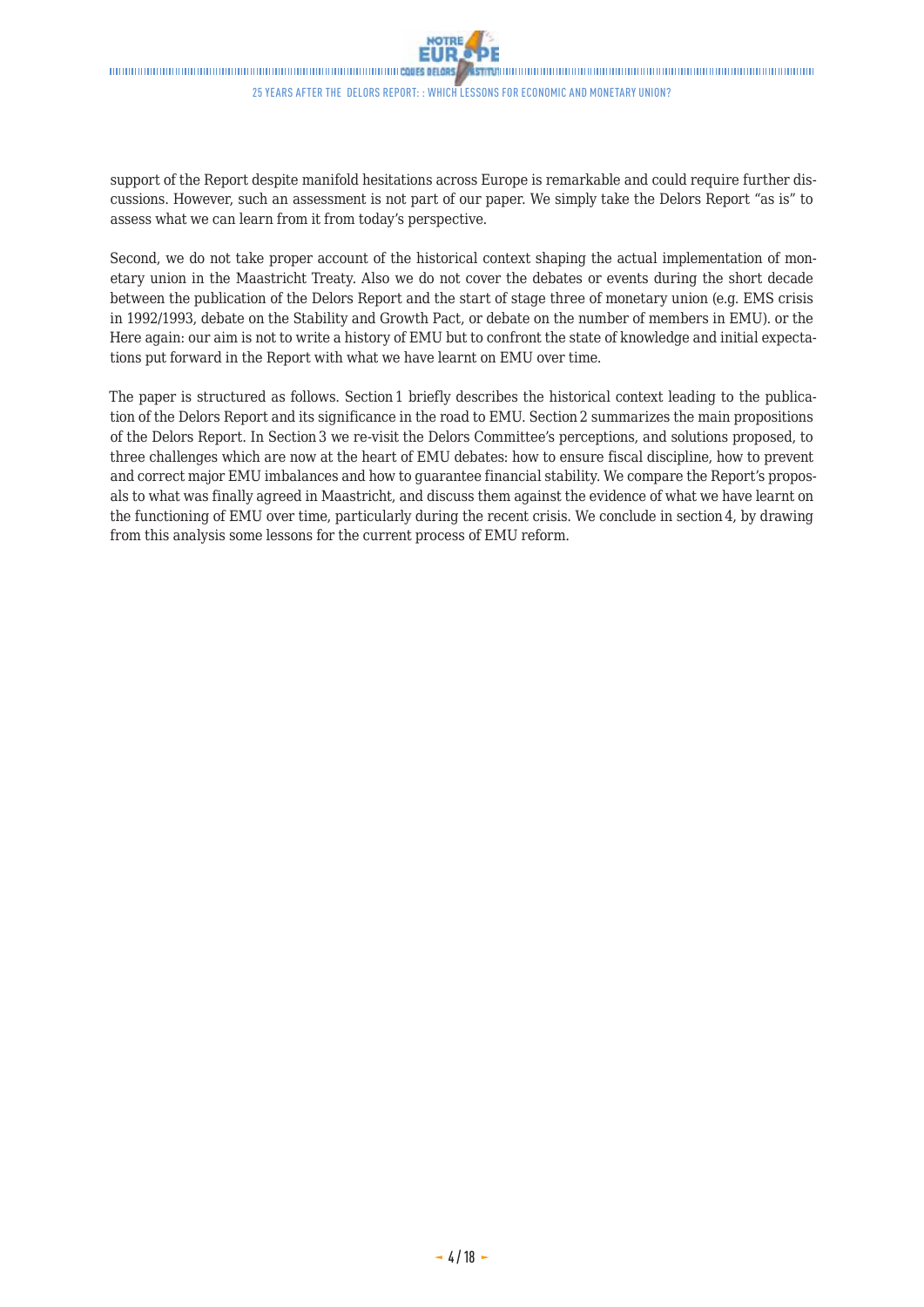## 1. The significance of the Delors Report in the road towards EMU

*THE DECISION TO SET UP* **A COMMITTEE TO STUDY HOW TO MOVE TOWARDS EMU WAS TAKEN AT THE HANNOVER EUROPEAN COUNCIL IN JUNE 1988"**

While the first attempts to create an Economic and monetary union in the European Community (EC) date back to the 1970s, proposals to proceed towards a monetary union were no longer on top of the EC agenda when Jacques Delors arrived at the Presidency of the European Commission in 1984. Less than a decade later, however, the Maastricht Treaty was signed. EU integration research has sought to explain that fundamental shift as a consequence of a set of economic and political factors – a new consensus among EC governments on monetarism and sound public finances, the tensions generated by the dominance of the D-mark at the heart of the European Monetary System

(EMS) and the prospect of free movement of capitals as part of the 1992 Single market project, potentially endangering the stability of the EMS<sup>1</sup>. From an institutional perspective, however, it is clearly the Delors Report that brought those elements together and paved the way for monetary union.

The decision to set up a technical committee to study how to move towards EMU was taken at the Hannover European Council in June 1988. Since the early 1988, several political factors had created a political climate favorable to the idea of monetary union<sup>2</sup>. Aware of this fact, the then president of the Commission Jacques Delors convinced the German Chancellor Helmut Kohl – then in charge of the EC presidency - to seize the opportunity to push for EMU. Time however was not ripe for a political decision by the European Council: rather than opening a discussion on whether or not moving to EMU, Kohl convinced his colleagues on the opportunity set up a technical working group to discuss the feasibility of EMU.

Following the suggestion of Jacques Delors, it was decided that the Committee would be mostly composed of EC central bank governors. By inviting them to reflect on how EMU could be realized (rather than whether EMU was desirable), the Committee succeeded in enhancing the technical credibility of the EMU project while at the same time 'binding' central bankers to it.

The European Council entrusted to Jacques Delors the task of chairing the Committee and nominated four additional members to the Committee: Frans Andriessen (Vice President of the European Commission) and three independent experts: Alexander Lamfalussy (General Manager of the Bank for International Settlements), Miguel Boyer (President of Banco Exterior de España), and Niels Thygesen (Professor of Economics in Copenhagen). The rapporteurs, selected by Jacques Delors, were Tommaso Padoa-Schioppa and Gunter D. Baer, high-level officials at DG Ecfin and the Bundesbank respectively.

The Committee met in Basle at the end of the regular meetings of the Committee of the EC central bank governors. After nine months of deliberations, in April 1989 it came up with a 38-page report which was unanimously approved by its members.

In June 1989, the European Council meeting in Madrid formally endorsed the Report as "a good basis for further work"<sup>3</sup>. It very concretely adopted the provisions necessary for the launch of the first stage towards EMU (as proposed by the Delors Report) and agreed in principle to an Intergovernmental Conference (IGC) to determine the Treaty changes necessary to realize the second and third stages towards EMU, although no date was fixed for the IGC. The date was finally fixed in December 1989, when the European Council agreed to convene this IGC "before the end of 1990"<sup>4</sup> . Negotiations on the new Treaty opened in December 1990 in Rome, and concluded one year later in Maastricht. Following delays in the ratification processes at the national level, the Maastricht Treaty came finally came into effect on 1 November 1993.

**<sup>1.</sup>** Dyson and Featherstone (1999), *The Road to Maastricht: Negotiating Economic and Monetary Union*, Oxford: Oxford University Press; Jakbo, N (1999), "In the name of the Market: how the European Commission paved the way for monetary union", Journal of European Public Policy 6:3 September 1999, pp.475-95.

**<sup>2.</sup>** In early 1988 several memoranda circulated between French, Italian and German Ministers criticizing the constraints of the EMS and calling for reform. At the same time, at the initiative of former German and French presidents Helmut Schmidt and Valéry Giscard d'Estaign, a group of EC politicians, bankers and industrialists had started to organize themselves in the "Association for the Monetary Union" to lobby for EMU. For more details see Dyson and Featherstone (op. cit.)

**<sup>3.</sup> Conclusions of the European Council in Madrid on 26/27 June 1989 B.2.** 

**<sup>4.</sup>** The decision to set a date was highly influenced by the fall of the Berlin Wall in November1989 and the prospect of German Reunification. The latter put enormous pressure on Germany to reaffirm its commitment to European unification, by naming an early date for the IGC on EMU (Dyson et al, op. cit, p. 4).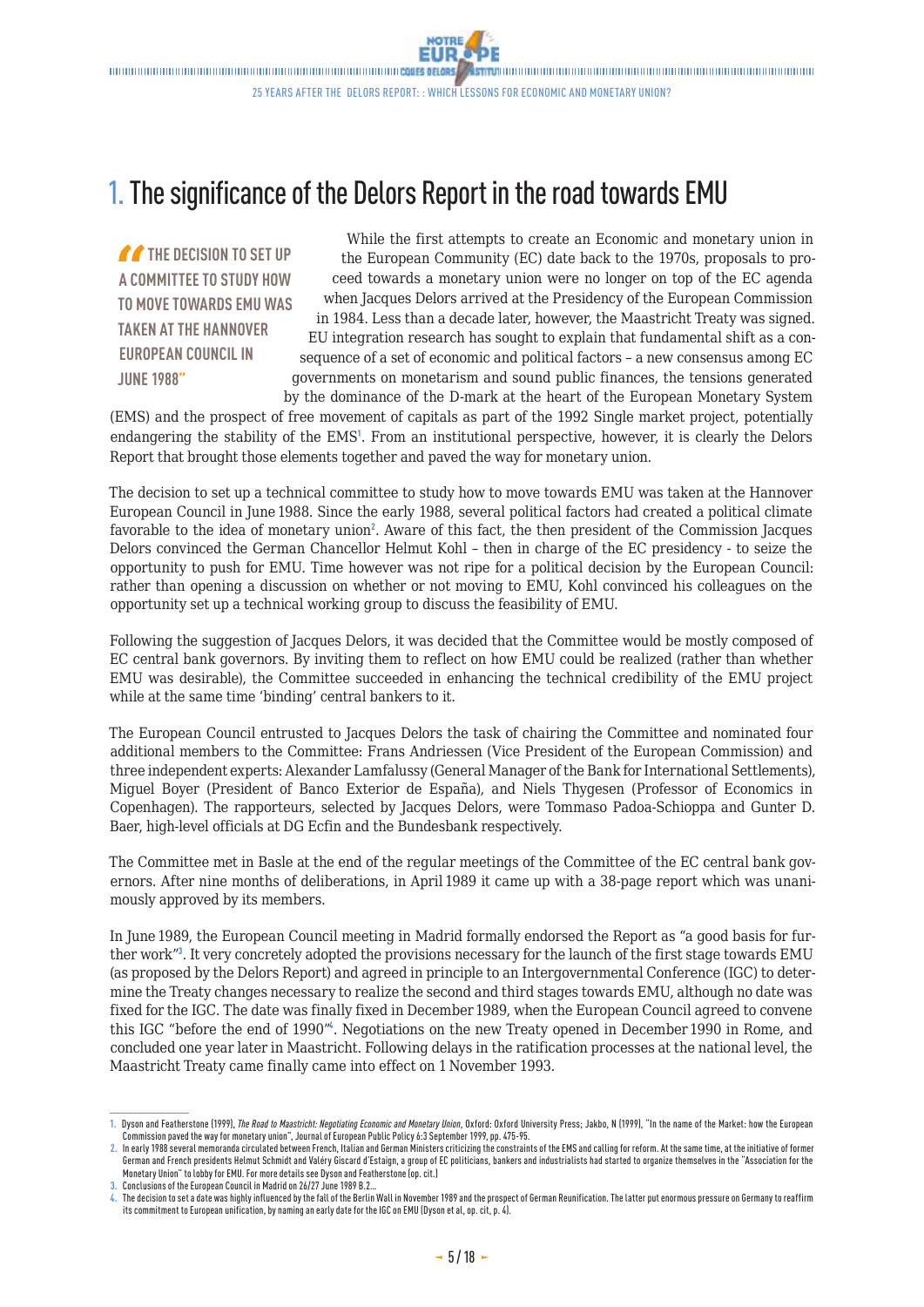## <span id="page-5-0"></span>2. A summary of the Delors Report

The Delors Report is structured in three chapters. The first chapter analyzes past experiences and current developments in economic and monetary integration in the EC and spells out the economic rationale to move towards EMU. The second chapter constitutes the bulk of the report. It examines the principal features and implications of creating an Economic and monetary union, and the transfers of sovereignty which it would entail. Finally, the third chapter proposes the realization of economic and monetary union in three stages.

**AN ECONOMIC AND MONETARY UNION AS A 'NATURAL CONSEQUENCE OF THE COMMITMENT TO**  CREATE A MARKET WITHOUT tary union with different currencies. While the Delors Report thus does not see **FRONTIERS' "** While not making a clear-cut case for absolute necessity of EMU, the Report sees the move towards an economic and monetary union as a "natural consequence of the commitment to create a market without frontiers" (paragraph 14).<sup>5</sup> As in the Werner Report (1970), "monetary union" is defined as a currency regime with fully convertible currencies, complete freedom of capital movements and irrevocably fixed exchange rates, i.e. a de-facto monethe single currency as an indispensable element of a monetary union, it considers the latter desirable "for economic as well as psychological and political reasons"

(paragraph 23). At the same time, it stresses that a true monetary union requires a common monetary policy, and recommends for this purpose the creation of a single monetary institution<sup>6</sup>. Modelled at the image of the Bundesbank, this has to be mainly committed to the objective of price stability and be independent of political instructions.

"Economic union" in the Report is defined in terms of four basic elements: (1) the single market, (2) competition policies and other measures aimed at strengthening market mechanisms, (3) common regional and structural policies and (4) macroeconomic policy co-ordination, "including binding rules for budgetary policies" (paragraph 25).

The Report stresses in various parts the importance of ensuring an adequate balance between economic and monetary union. It emphasizes the need to implement them in parallel, as "the process of achieving monetary union is only conceivable if a high degree of economic convergence is attained" (paragraph 19). In particular, the completion of the single market program and the reduction of existing disparities "through programs of budgetary consolidation to those countries concerned and more effective structural and regional policies" (paragraph 51) are seen as necessary conditions to move from stage 1 to stage 2 in the road to EMU.

At the third stage of EMU, a well-functioning economic pillar is considered essential to limit the scope for divergences and permit the determination of an overall policy stance for the Community as a whole. In the absence of the exchange rate instrument, the Report emphasizes the importance of labor mobility, together with wage and price flexibility at the national level, to prevent and correct economic imbalances. However, it also recognizes that, "in order to reduce adjustment burdens temporarily, it might be necessary in certain circumstances to provide financing flows through official channels (...) granted on terms and conditions that would prompt the recipient to intensify its adjustment efforts" (paragraph 29).

Apart from completing the single market and introducing national wage and price flexibility measures, the Report considers essential to set a framework for macro-economic policy co-ordination in the last stage of EMU. In the general macro-economic field, "a common overall assessment of the short-term and mediumterm economic developments in the Community would need to be agreed periodically and would constitute

**<sup>5.</sup>** In fact, one of the key messages in chapter one was that the completion of the single market program, and particularly the full liberalization of capital movements, would quickly translate into exchange rate tensions thus making necessary "more intensive and effective policy co-ordination" (p.11). The latter was in fact a formulation of the Padoa-Schioppa's theorem of the "inconsistent quartet", already formulated in the 1987 Padoa Schioppa's Report (Padoa Schioppa, T-, 1987, "Efficiency, Stability and Equity: A Strategy for the Evolution of the Economic System of the European *Community"*, Brussels: Commission of the European Communities,).

**<sup>6.</sup>** Note that the latter was slightly contradiction with the statement that the single currency is not a necessary element of a monetary union, as "once monetary policy decisions are made and implemented by a single entity (..) the different currencies amount in practice to a non-decimal fractional currency" (Padoa Schioppa, T.1990, "Monetary Union and Competition", in *The Road to Monetary Union in Europe: The Emperor, the Kings and the Genies*, Oxford: Oxford University Press, pp.126-140).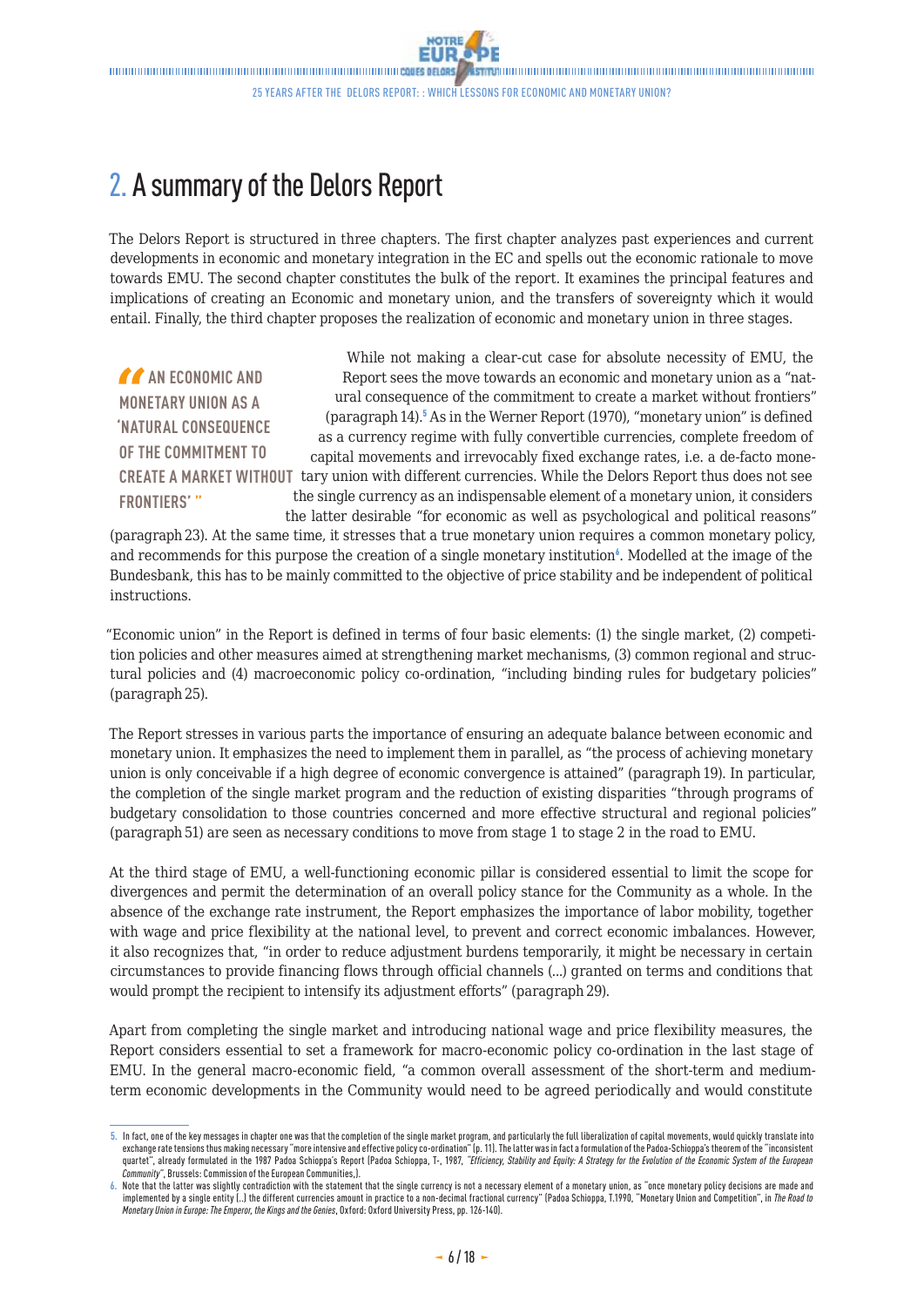

**STANDONOMORDADO DE DE ANADEMIA DE DE ANADEMIA DE DE ANADEMIA DE DE LA GUERRA DE LA GUERRA DE LA GUERRA DE LA GU** 

25 years after the Delors report: : Which lessons for economic and monetary union?

the framework for a better coordination of national policies". This framework should put the Community "in a position to monitor its overall economic situation, to assess the consistency of developments in individual countries with regard to common objectives and to formulate guidelines for policy". In the budgetary field, binding rules are required to prevent divergent fiscal developments. In particular, the Report recommends the establishment of rules to "impose effective upper limits on budget deficits (...), exclude access to direct central bank credit and other forms of monetary financing (...) and limit recourse to external borrowing in non-community currencies". Finally, given the small size of the Community budget, the arrangements for budgetary policy co-ordination were also expected to serve to determine an overall fiscal policy stance, thus enabling the Community "to conduct a coherent mix of fiscal and monetary policies" (paragraph 30).

The Report also discusses the implications of setting up EMU for the Community's role in the world economy. It emphasizes the need to give to the Community the capacity to "speak with one voice" in the international fora, "in order to make full use of its position in the world economy and to exert influence on the functioning of the international economic system" (paragraph 38).

On the precise institutional arrangements, a lot of attention is devoted to describe the mandate, functions and principles that should govern the new central monetary authority. In particular, the Report recommends the creation of a rather "federal" structure (the European System of Central Banks – "ESCB"), consisting of a central institution and the national central banks. The new monetary authority has to be committed to price stability and, "subject to the foregoing (...) support the general economic policy set at the Community level", and it should also "participate in the coordination of banking supervision policies" (paragraph 32). The Report emphasizes the need to guarantee the ESCB's political independence while at the same time calling for its democratic accountability vis-à-vis the European Parliament and the European Council. In contrast, few details are given with respect to the institutional changes required in the economic field: the Report basically states that there would be no need for a new institution but that the new Treaty "would have to provide for additional or changed roles for the existing bodies in the light of the policy functions they would have to fulfil in an economic and monetary union" (paragraph 33). In any case, any transfer of sovereignty has to be as limited as possible, following the subsidiarity principle (paragraph 20), and the new institutional framework for the management of EMU has to be "properly embedded in the democratic process" (paragraph 31). In particular, the Report considers that the European Parliament has to be involved<sup>7</sup> in the adoption of directly enforceable decisions aimed "to impose constraints on national budgets (…); to make discretionary changes in Community resources to supplement structural transfers to Member States or to influence the overall policy stance in the Community; and to apply to existing Community structural policies and to Community loans (…) terms and conditions that would prompt member countries to intensify their adjustment efforts" (paragraph 59)

Finally, the third chapter of the Report proposes a three-step approach to move towards EMU. While describing the economic and institutional conditions necessary to move from one stage to the next, the Report stresses that any such change "cannot be defined precisely in advance; nor it is possible to foresee today when these conditions will be realized". In coherence with this vision, it warns against the setting of explicit deadlines and considers that the decisions to move from one stage to the next would have to "involve an appraisal by the Council" (paragraph 43). The Report is equally cautious with respect to the question of participation. Whereas the commitment of all members of the Community to EMU is perceived as very important to ensure the credibility of the project, the Report emphasizes the need to "allow for a degree of flexibility concerning the date and conditions on which some member countries would join certain arrangements" (paragraph 44).

**<sup>7.</sup>** Note that this 'involvement' was not expected to reach the point of giving to the European Parliament a right of veto. In particular, the Report recommended the use of the old EC cooperation procedure to adopt the decisions cited in paragraph59. Under this procedure, abolished by the Lisbon treaty, the Council could, with the support of Parliament and acting on a proposal by the Commission, adopt a legislative proposal by a [qualified majority,](http://en.wikipedia.org/wiki/Qualified_majority) but the Council could also overrule a rejection of a proposed law by the Parliament by adopting a proposal unanimously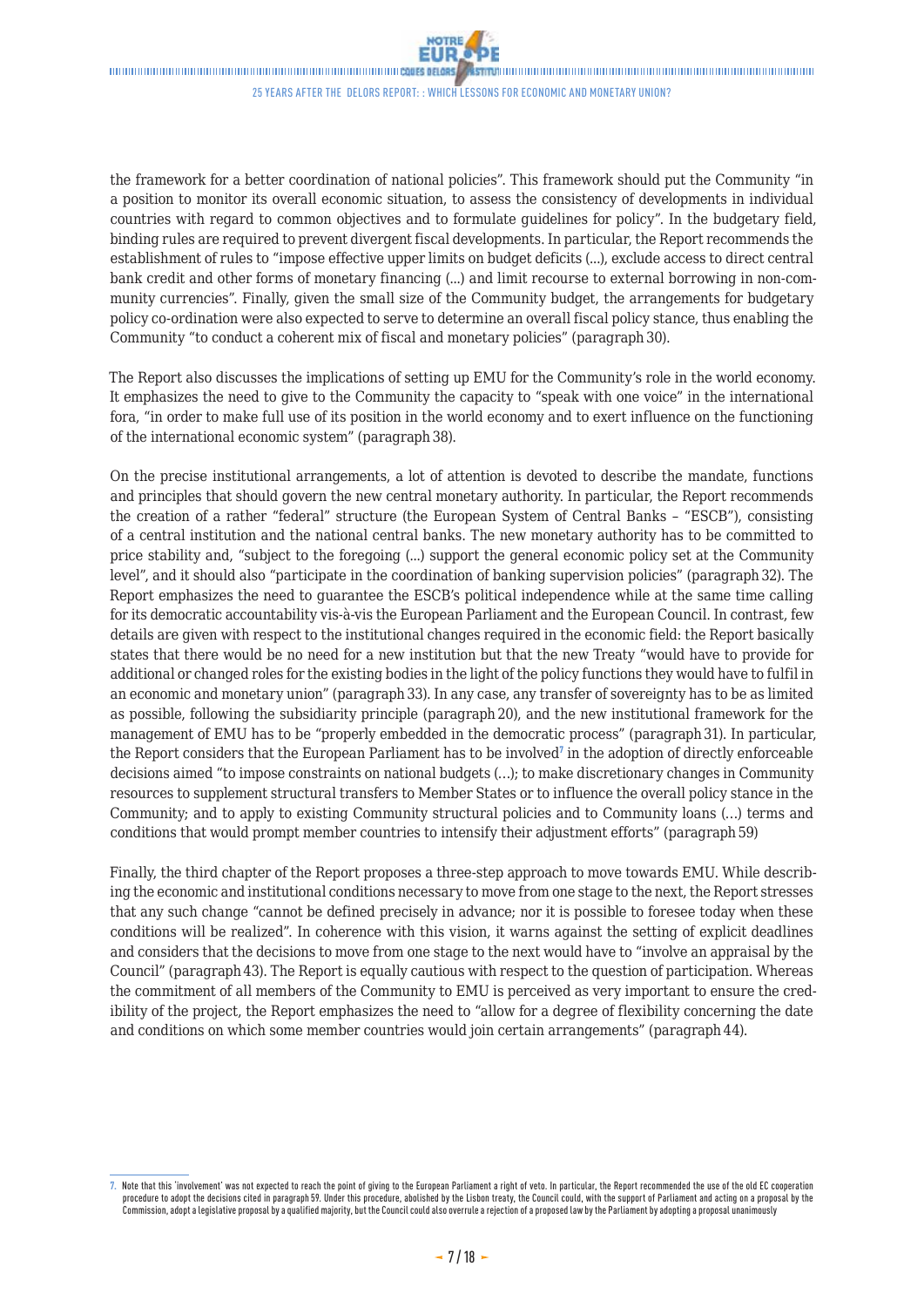## 3. A closer look: what the Report said and didn't say on fiscal policies, EMU divergences and financial stability

The current crisis in the euro area has exposed important gaps in the initial EMU design. In particular, there is now a wide-spread consensus that the EMU architecture as set up in the Maastricht Treaty had in-built institutional deficiencies. Three elements are frequently listed in this respect: (1) the lack of an appropriate EMU fiscal framework, (2) the impossibility of EMU to prevent and correct imbalances, (3) the absence of provisions in EMU to guarantee financial stability $^{\circ}$ . To what extent are these gaps and design deficiencies a heritage of the Delors Report? In the following we will try to answer this question by analyzing what was proposed in the Delors Report on these three issues. We will confront it to what was finally agreed in Maastricht and beyond, and discuss them in the light of what have we learnt on the functioning of EMU over the last year.

## **3.1. EMU fiscal framework**

There is no doubt that Maastricht's provisions on fiscal discipline were largely based on the Delors Report. In particular, the choice made in Maastricht to ensure fiscal discipline through a system combining 'marketbased' elements with elements of hierarchical control (binding rules) comes from the Report.

It is interesting to note that the Report's decision to opt for a mix between market-based and hierarchicalbased elements stemmed from a certain skepticism on the capacity of markets to exert an adequate pressure on national budgetary policies. In a paragraph that now sounds quite premonitory, the Report alerted about the dangers of relying too much on market pressures in the following terms:

*"To some extent market forces can exert a disciplinary influence (.... However, experience suggests that market perceptions do not necessarily provide strong and compelling signals and that access to a large capital market may for some time even facilitate the financing of economic imbalances. Rather than leading to a gradual adaptation of borrowing costs, market views about the creditworthiness of official borrowers tend to change abruptly and result in the closure of access of market financing. The constrains imposed by market forces might either be too slow and weak or too sudden and disruptive" (paragraph 30)*

*THE MIX BETWEEN* **MARKET ELEMENTS AND HIERARCHICAL ELEMENTS MAASTRICHT TREATY"**

**WAS TAKEN ON BOARD IN THE**  nothing was said in the Delors Report about the need to forbid a 'bail-out' com-The mix between market elements and hierarchical elements was taken on board in the Maastricht Treaty. The Delors Committee had considered of utmost importance to forbid any type of monetary financing of public deficits and that clause is directly contained in the Treaty. Quite notably, however, ing from other EC member states or the EC institutions (the famous 'non bail out' clause included in the Maastricht Treaty).

As concerns fiscal rules, these were expected to fulfill a double role: ensuring fiscal discipline but also allowing the definition of a common fiscal policy stance at the EMU level. As far as fiscal discipline is concerned, the Report recommended imposing upper limits on budget deficits but did not specify the specific rules, procedure or eventual sanctions to be imposed in case of infringement. Debt levels, on the other hand, were largely absent from the report. This lack of attention given to debt sustainability issues is clearly remarkable from today's perspective.

The Delors Report was highly explicit, however, with regard to the binding character of fiscal rules. Paragraph 59 argues that "the rules and procedures of the Community in the macroeconomic and budgetary field would become binding". The Excessive Deficit Procedure established in the Maastricht Treaty and

**<sup>8.</sup>** For an analysis of the different causes of the crisis see for example the Report of the "Padoa-Schioppa Group" (Completing the euro: A roadmap towards fiscal union in Europe)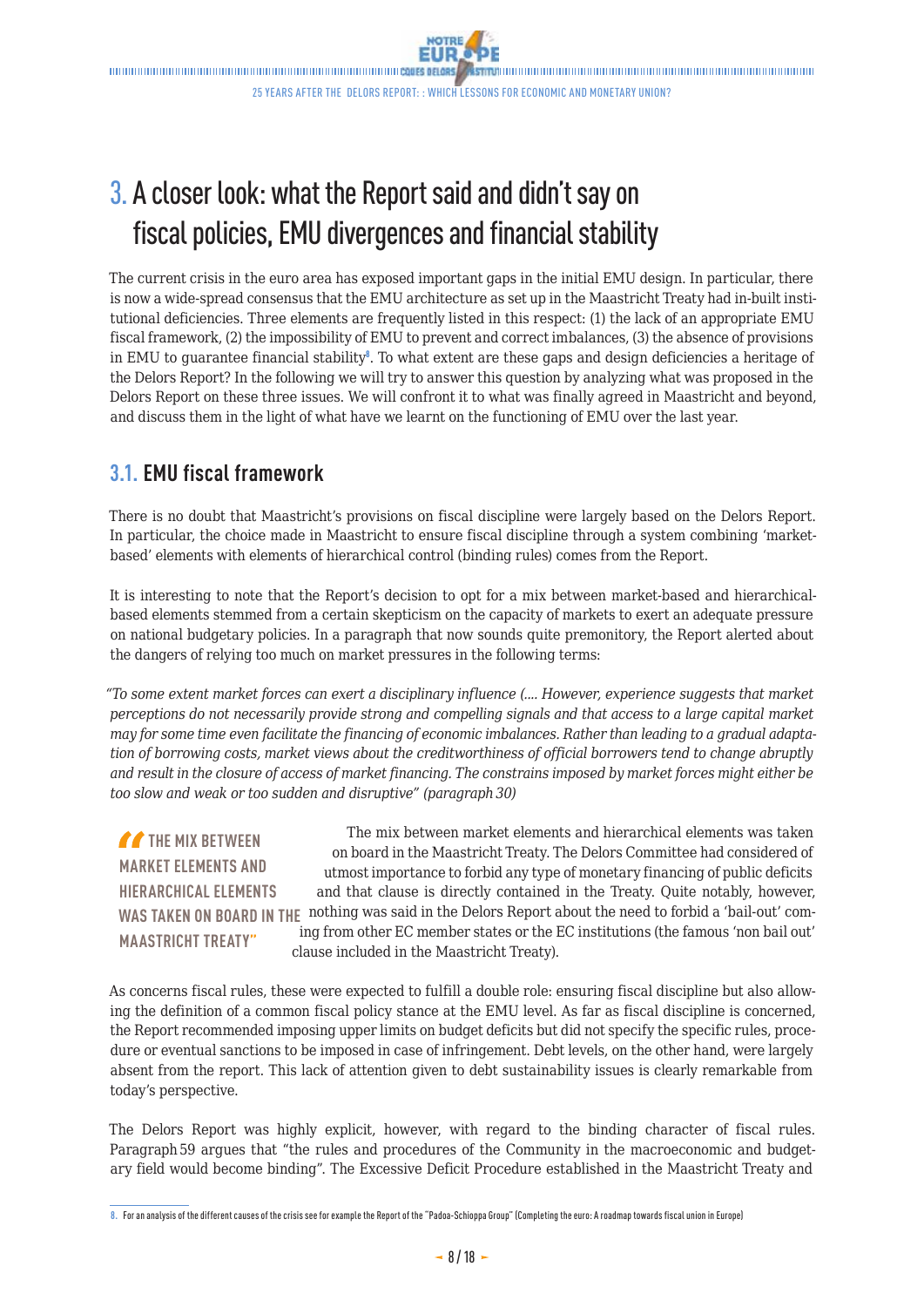

<span id="page-8-0"></span>**STANDONOMORDADO DE DE ANADEMIA DE DE ANADEMIA DE DE ANADEMIA DE DE LA GUERRA DE LA GUERRA DE LA GUERRA DE LA GU** 25 years after the Delors report: : Which lessons for economic and monetary union?

later on the Stability and Growth Pact (SGP) approved in 1997 fall short of being binding rules of that kind. They do spell out limits, but do not allow the EU level to set prescriptive guidelines on the conduct of macroeconomic and budgetary policies. The Delors Report had advocated "constraints on national budgets to the extent that this was necessary to prevent imbalances", but at the same time called for "discretionary changes in Community resources (…) to supplement structural transfers to Member States or to influence the overall policy stance in the Community." And, perhaps most remarkably, asked for the European Parliament to be involved in the assessment of the fulfilment and implementation of those prescriptions.

With regard to common rules, the Maastricht Treaty introduced a detailed rule and procedure to control excessive deficits, with specific numerical targets and the possibility of sanctions (art 104c TEC, the so-called "excessive deficit procedure") but it only created the "Broad Economic Policy Guidelines" (BEPG) (art 103 TEC) to complement the clause that "Member States should treat their economic policies as a matter of common concern" (art 99 TEC). Neither the BEPG nor the general rule of "common concern" became the centre of fiscal policy co-ordination in EMU. The BEPG set out requirements on the appropriate conduct of fiscal policies (and other areas of economic policy making) to the Member States, yet Member States de facto retained their full autonomy to go against the recommendations of the BEPG. The Treaty did not foresee any provisions on sanctions or enforcement. The framework relied fully upon peer and public pressure – and there was no real involvement of the European Parliament in the implementation of the Excessive Deficit Procedure.

In 1997, prior to the introduction of the euro, the Maastricht Treaty's provisions on fiscal discipline (art 104c) were further strengthened with the approval of the SGP. In this context, some voices were raised calling for a parallel strengthening of art 103 TEC. In particular Jacques Delors himself who had already quitted the Commission at that time, submitted for reflection to the then Luxembourg EU presidency a draft proposal of "Economic Policy Co-ordination Pact" aimed at strengthening and concretising art 103 TEC provisions on macro-economic and budgetary co-ordination (see box). His proposal, however, was finally not taken into account.

#### **BOX 1 > Jacques Delors' proposal for a "Pact on Economic Policy Coordination"**

By the summer of 1997 it had become clear that stage three of EMU would be implemented soon and that the monetary union would be relatively large and thus heterogeneous. At that moment, Jacques Delors published a paper in which he noted that the "organization of the monetary part of EMU [was] in stark contrast to the weak organization principles of the economic part". He emphasized that the framework didn't allow for a "real coordination of macro-economic policies at the European level" and formulated various proposals to strengthen the 'economic pillar' of EMU. The key proposals Delors put then forward were:

- To spell-out in more detail the institutional provisions underlying the actual coordination of economic policies foreseen in Art 103 through the signature of a "Pact" equivalent to the Stability and Growth Pact for Art 104c. This pact should, most notably concern the procedures for the exchange of information, common economic analyses, real cooperation on measures to take at the European or national levels;
- To set an agenda for structural policies and structural reform as suggested in the White Book of 1993 to enhance competitiveness, growth, and job creation;
- To orient public expenditure to sustainable growth and job creation while fully respecting the rules foreseen in the Stability and Growth Pact.

In this paper, Delors stressed that strengthening the economic pillar would not endanger the independence of the European Central Bank but on the contrary, assure its permanence over time. In creating a strong economic pillar, he argued, "Europe will increase its visibility and the transparency of its policy making process. It will be able to explain to its citizens the economic guidelines to follow and, by doing so, would take away the focus from the ECB that otherwise could become the scapegoat of criticism on economic policy-making in Europe."

Source: J Delors, *Pacte pour la coordination des politiques économiques*, Paris: Groupement d'études et de recherches Notre Europe, August 6 1997

In retrospect, what can we conclude concerning the fiscal framework proposed by the Delors Report?

First, the Report clearly went into the same broad direction as the Maastricht Treaty later on, focusing on limits and constraints to avoid fiscal free-riding. At the same time, however, the Report was much more advanced in terms of common binding rules aiming at a common fiscal stance at the level of the monetary union. The Maastricht Treaty clearly did not take up the recommendations in that respect.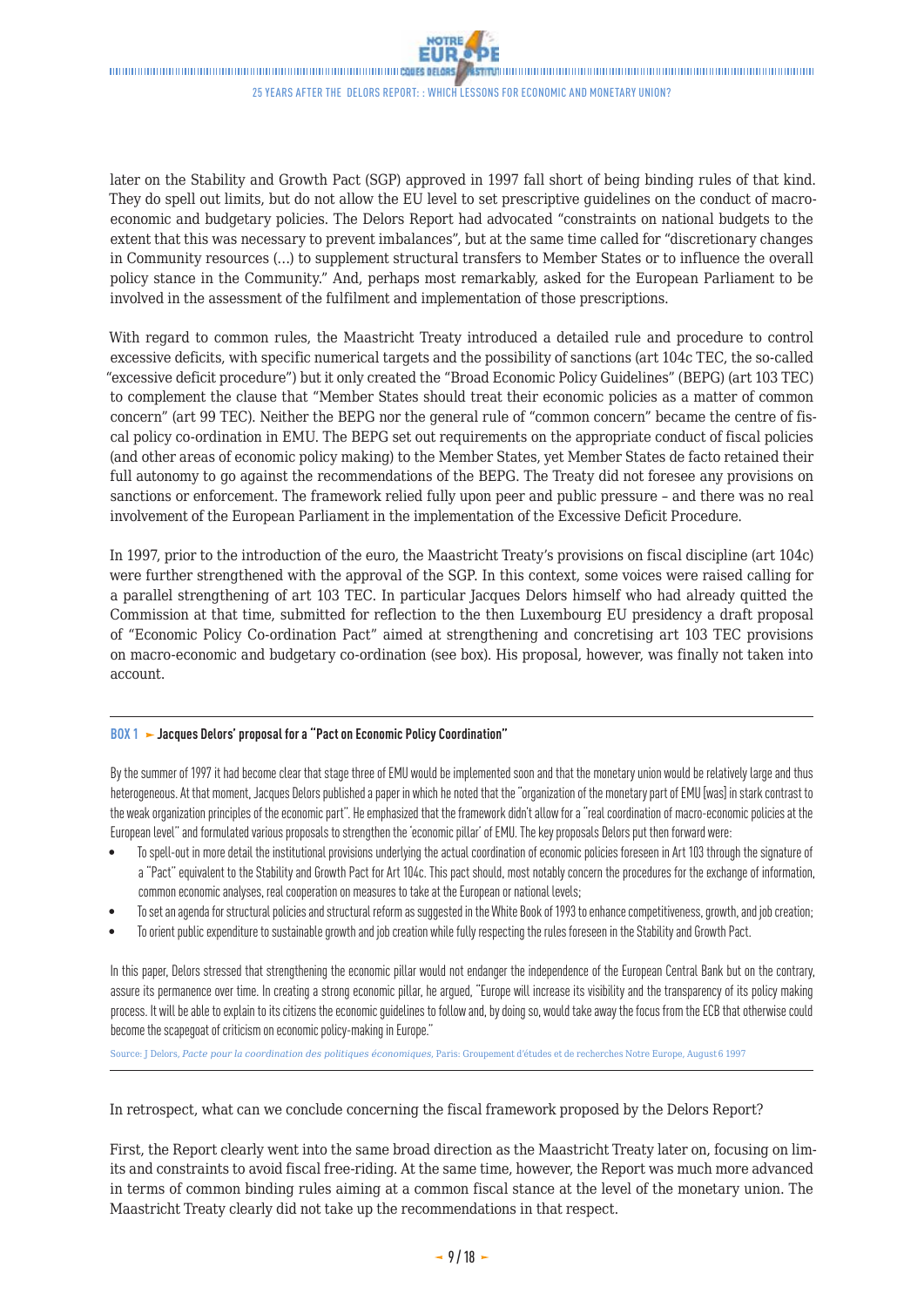

25 years after the Delors report: : Which lessons for economic and monetary union?

Second, and on the other hand, what the Report did not consider was the issue of debt sustainability and the possibility of sovereign defaults or bailouts. It is not the absence of a 'non bail out clause' in the Report that is most remarkable, but rather that there is no discussion of the whole set of questions related to possible solvency crises and rescues, that was at the heart of the recent crisis.

From that point of view, the fiscal framework proposed by the Delors Committee shows some of the same builtin deficiency than that of Maastricht. It fails to recognise EMU governments' inherent vulnerability to self-fulfilling attacks when experiencing budgetary difficulties<sup>9</sup>, as well as the potential contagion effects that might trigger the presence of sovereign default risks in one EMU country. In retrospect, one cannot really blame the members of the Committee Delors for that omission. To start with, the fact that countries not issuing debt in their own currency could become more prone to default was largely unknown at the time – the first analyses revealing this vulnerability did indeed appear in the late 1990s<sup>10</sup>. Besides, nobody could foresee at that time the degree of financial interdependence that would develop with the introduction of the euro and the growing exposure of banks to their sovereigns- and thus the important implications that a Eurozone debt default would entail<sup>11</sup>.

Third, the Report clearly put more emphasis that the Maastricht Treaty on the need to take account of synergies and co-ordinate national macro-economic and budgetary policies to ensure the latter are geared towards the common interest. While concrete procedures on the coordination of macro-economic and budgetary policies are not outlined, the spirit of the Report is much more oriented towards common European approaches and guidelines than the Maastricht Treaty.

### **3.2. EMU divergences**

The Report's proposals on EMU divergences can be grouped in two categories; those concerning the reduction of economic divergences in the transition to EMU and those concerning the way to deal with imbalances once the EMU in place.

Concerning the transition to EMU, a key message of the Report was the need to attain a certain degree of economic convergence before reaching the last stage of EMU. Contrary to what the Maastricht Treaty was later to prescribe, however, no explicit convergence conditions were mentioned for the passage to the final stage of the union. Nevertheless, the possibility was mentioned of "flexibility concerning the date and conditions to which some member countries would join certain arrangements", suggesting that the lack of convergence could delay the participation of some countries to the third stage of EMU.

According to the Report, economic convergence in the run-up to EMU had to be attained through "programs of budgetary consolidation in those countries concerned and more effective EC structural and regional policies" (paragraph 51). The latter were seen as indispensable to mitigate the negative effects that economic and monetary integration was expected to have on poorer regions. In particular, it was feared that transport costs and economies of scale would "favor a shift in economic activity away from less developed regions, especially if they were in the periphery of the Community, to the highly developed areas in the center" (para. 29). To countervail these effects, the Report emphasized the need to "equalize production conditions" in the Community by strengthening EC cohesion policies and developing major EC investment programs in areas such as physical infrastructures, communications, transportation and education" (para 29). Finally, the Report stressed the need to ensure the "efficient use" of EC cohesion funds: the performance of these funds had to be evaluated in stage two and "if necessary be adapted in the light of experience" (para 56).

The Report's expectations on the effects of the process of economic integration on poorer countries were half confirmed. It is true that the completion of the 1992 single market program did not provoke major geographical

**<sup>9.</sup>** De Grauwe, Paul (2011) 'Managing a fragile Eurozone', *CESifo Forum*12 (2), 40-45

**<sup>10.</sup>** Eichengreen, Barry and Ricardo Hausmann (1999), "Exchange Rates and Financial Fragility," in New Challenges for Monetary Policy, Kansas City: Federal Reserve Bank of Kansas City, pp.329-368.

**<sup>11.</sup>** Pisani Ferry 2011 The euro crisis and the new impossible trinity, Bruegel policy contribution, Issue 2012/01, January2012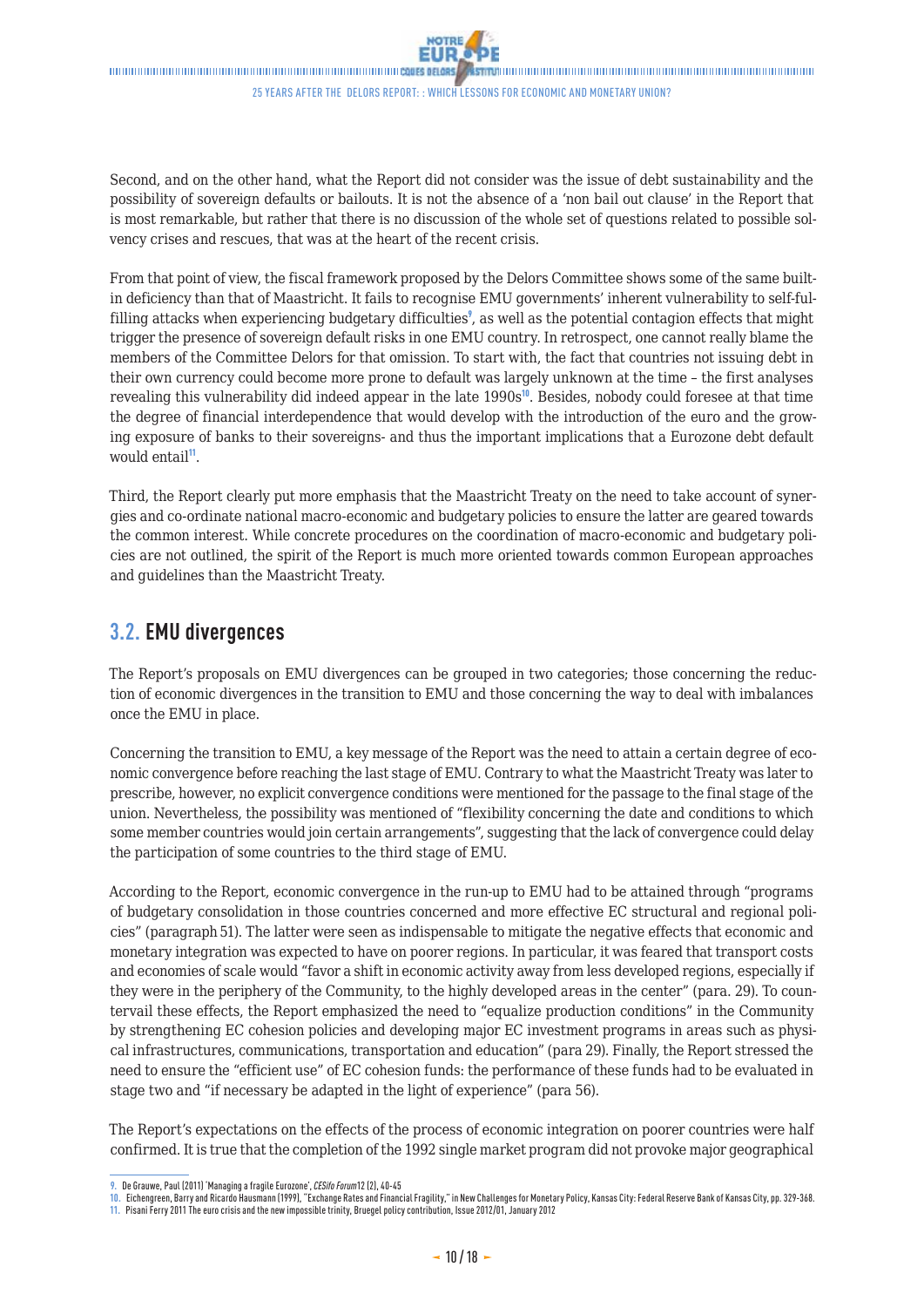

<span id="page-10-0"></span>25 years after the Delors report: : Which lessons for economic and monetary union?

shifts in economic activity, but it led to increasing specialisation of countries along ranges of qualities within products, with richer and poorer countries specializing respectively in high and low quality products in the same industry<sup>12</sup>. Likewise, monetary union fuelled some process of economic specialization (i.e. the rise in construction in some EMU countries) although the latter was not due to transport costs and economies of scale but the effect of massive capital inflows to poorer economies.

**A A KEY MESSAGE OF THE REPORT WAS THE NEED TO ATTAIN A CERTAIN DEGREE OF ECONOMIC CONVERGENCE BEFORE REACHING THE LAST**  EMU (the Cohesion Fund). However, no major EC investment programs were put **STAGE OF EMU"** Whereas the Report's expectations proved half right, the Report's recommendation to attain economic convergence before setting up the EMU was largely neglected. The approval of the so-called 2nd Delors Package led to an important increase of EC cohesion funds from 1993-1999, and under the pressure of the poorer EC countries, the Maastricht Treaty created a new cohesion instrument to help less-developed countries in the transition to into place in the run to EMU, and this despite the call made by the Commission in this respect. In particular, the European Commission under the presidency of

Jacques Delors intended to continue the spirit of the Report on EMU and strengthen the economic pillar in order to have a dynamic equilibrium with the monetary pillar. That is why the Commission's 1993 White Paper for Growth, Competitiveness and Employment included a proposal to launch a major programme of infrastructures of Europe-wide interest in the fields of energy, transport and communication, partly financed through the emission of EU public bonds. This proposal however was not finally endorsed by the member states.

More importantly, with the establishment of the so-called "Maastricht convergence criteria"<sup>13</sup>, the emphasis shifted from real to nominal convergence thus losing the overall philosophy of the Report's approach on convergence. In particular, the focus on nominal convergence translated into a short-sighted and narrow assessment of EC countries' economic readiness to proceed to stage 3. While many EC countries made impressive efforts to reduce their deficits and inflation levels over the 1990s, succeeding to meet the Maastricht nominal criteria, they did so by over-relying on one-off discretionary measures (privatizations, temporary tax increases, social pacts with the social partners to moderate wages…). Despite some warnings on the need to maintain the commitment to low deficits and moderate wages and prices over time by introducing structural reforms with lasting effects (for instance, in the Commission's Convergence Reports), the fact is that the approval of these reforms was not seen as a *'conditio sine qua non'* to enter into EMU<sup>14</sup>.

To a certain extent, this lack of concern about the introduction of structural, long-lasting reforms reflects the optimistic assumption that was dominant at that time about the effects of the single market and EMU on national product and labor market policies. In effect, before the creation of EMU, it was commonly believed that the mobility of factors spurred by the completion of the single market, together with the lack of exchange rate instrument in a single currency, would translate into more pressures for wage and price discipline at the national level. This idea was particularly well-exposed in the 1998 Convergence Report. When reflecting on the sustainability of the price performance' efforts undertaken by EC countries in 1990s, the Report noted that "EMU, through its implied institutional changes and new economic environment, is likely to safeguard and reinforce the results achieved in terms of price stability" (p. 72). In particular,

*"The incentives for wage discipline will be improved since inappropriate wage increases will continue not to be accommodated by monetary, budgetary or exchange rate policies. An increase in wages faster than warranted by growth in productivity in a country (or region) would lead to a deterioration in competitiveness and investment profitability and therefore to reduced attractiveness as a production location. The country's (or region's) export performance would suffer, investment would be deterred and unemployment would increase. For these reasons, EMU is likely to result in a sustained wage behaviour consistent with job creation "* (EC Commission Convergence Report 1998, p. 73).

**<sup>12.</sup>** Fontaigné, Lionel et al (1998),. INTRA-INDUSTRY TRADE AND THE SINGLE MARKET: QUALITY MATTERS, CEPR discussion paper 1959, September1998

**<sup>13.</sup>** Maastricht's convergence criteria were focused on the level of inflation, level of public deficits, debt-to-GDP ratio, exchange rate stability and interest rates.

**<sup>14.</sup>** See European Commission's 1998 Convergence report (concluding the readiness of 11 out of 12 applying EC countries to enter into the third stage of EMU) and 2000 convergence report (assessing Greece's readiness to enter EMU in 2001).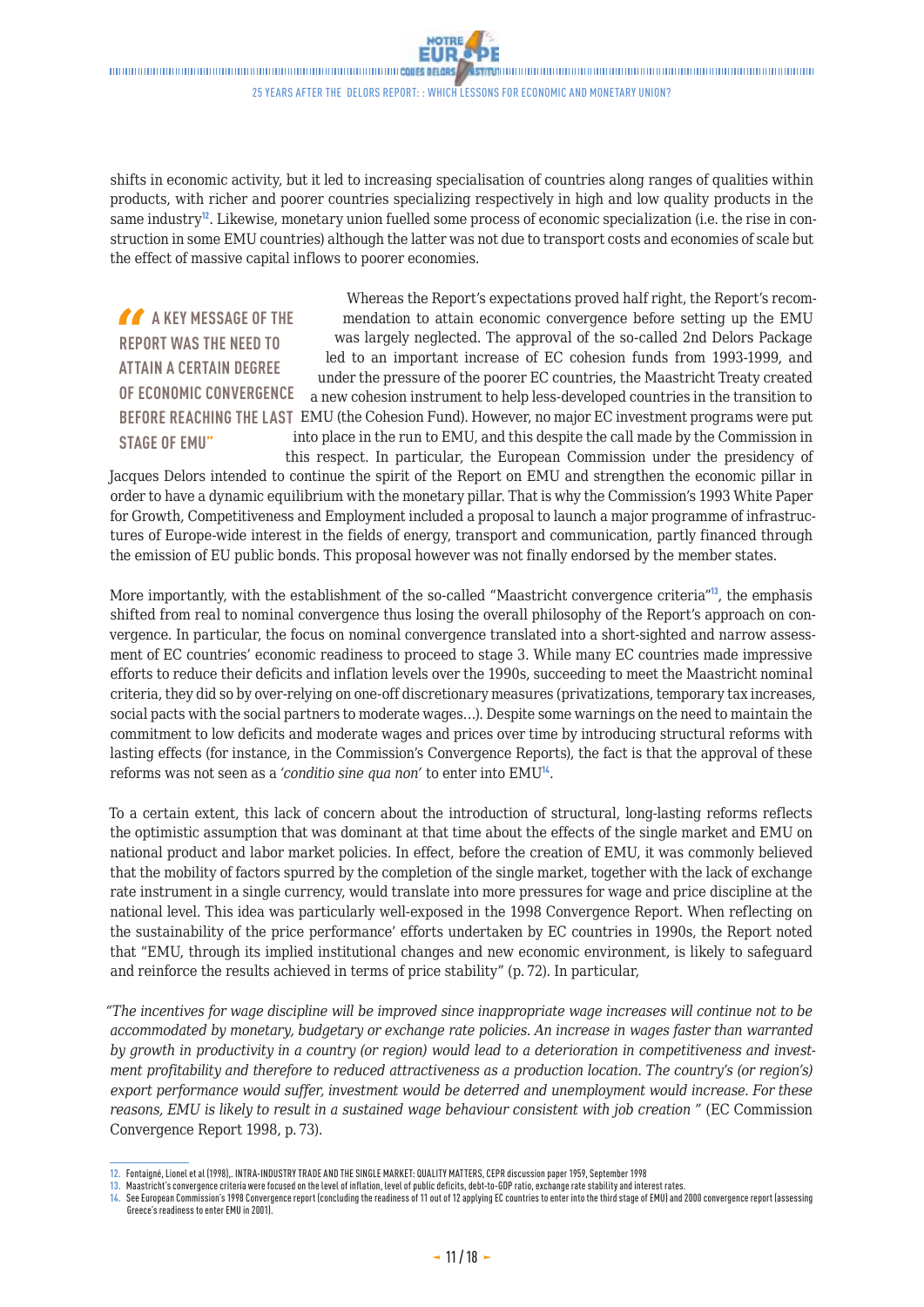

**STAN** DIRITHIRD DIRICH DIRICH DIRICH DIRICH DIRICH DIRICH DIRICH DIRICH DIRICH DIRICH DIRICH DIRICH DIRICH DIRI 25 years after the Delors report: : Which lessons for economic and monetary union?

Over time, this assumption proved wrong. Rather than a process of convergence spurred by the single market and EMU's disciplinary effect (the "real exchange rate effect"), initial differences in prices and wages exacerbated as a result of the pro-cyclical effects of the ECB's one size fits all' monetary policy (the "real interest rate effect"). The latter ended up being the main source of difficulties in the first decade of  $EMU^{15}$ .

This leads to the second issue at discussion: which were the Delors Report's expectations and recommendations on EMU imbalances? The first thing to notice is that the Report did not foresee the problem of 'endogenous asymmetries' resulting from the primacy of the real interest rate effect over the real exchange rate effect. However, it was a bit less optimistic than the 1998 Commission's Convergence Report on the single market's disciplinary effect on wages and prices.

In effect, while recognizing the importance of wage and price flexibility as mechanisms of adjustment in a single currency area, the members of the Delors Committee feared that, "with parities irrevocably fixed, foreign exchange markets would cease to be a source of pressure for national policy corrections when national economic disequilibria developed and persisted" (paragraph 26). They also alerted about the difficulties to measure and interpret economic imbalances within a single currency area, as "balance-of-payments figures, which are currently a highly visible and sensitive indicator of economic disequilibria, would no longer play such a significant role as a guidepost for policy-making" (paragraph 26.).

For all these reasons, the Report considered the possibility of dangerous disequilibria coming from "labor and cost developments" or "divergent economic policies", apart from the classic external country-specific shocks (paragraph 26). To prevent and correct these imbalances, two type of actions were recommended:

First, the establishment of a framework for monitoring and coordinating national economic policies. The precise features of this macro-economic coordination procedure were not detailed, but the Report indicated that "the rules and procedures of the Community in the macro-economic and budgetary field would become binding" in the third stage of EMU (paragraph 59 – see also above).

Second, the setup of a financial assistance mechanism to provide support to countries experiencing temporary difficulties. The Report was rather vague with respect to the specific features and nature of such financial assistance capacity. What is clear is that, given that the assumption at that time was that all EC countries would become members of the EMU, the members of the Committee did not envisage the creation of a mechanism "ex novo" to perform this task but allowing for a flexible use of the EC budget. In particular, the Report recommended giving to the Council and the European Parliament the capacity "to make discretionary changes in Community resources (through a procedure to be defined) to supplement structural transfers to member states", as well as to "apply to existing Community structural policies and to Community loans (…) terms and conditions that would prompt member countries to intensify their adjustment efforts" (para 59).

These two recommendations were largely neglected at the moment of negotiating Maastricht. On the one hand, contrary to the Report's philosophy to guarantee an adequate balance between the economic and the monetary pillar, the Maastricht Treaty's provisions on economic co-ordination ended up being very weak. In effect, in contrast with article 104 (which specified a detailed procedure to control deficits- the excessive deficit procedure – leading up to pecuniary sanctions), art 99 on economic co-ordination was a general-purpose provision with no legal basis for sanctions ("Member States shall regard their economic policies as a matter of common concern and shall co-ordinate them within the Council"). The result was the creation of a weak co-ordination process, relying on the definition of vague common guidelines (the Broad Economic Policy Guidelines- BEPGs) and allowing the Council to formulate non-binding recommendations. As concerning the creation of a fiscal macro-economic stabilization mechanism, despite the Commission's efforts to give technical credibility to the proposal<sup>16</sup>, the idea was totally excluded from the Maastricht final deal as a result of the strong opposition of certain EC member states.

**<sup>15.</sup>** See Enderlein and al., [Completing the Euro : A Road Map Towards Fiscal Union in Europe,](http://www.eng.notre-europe.eu/011-3317-Completing-the-EuroA-road-map-towards-fiscal-union-in-Europe.html) *Studies and Reports, Notre Europe – Jacques Delors Institute*, June 2012

**<sup>16.</sup>** In the years after the publication of the Report the Commission published some studies detailing the features and potential costs of an eventual EMU macro-economic stabilization tool (see Pisani Ferry and Italianer, "Systèmes budgétaires et amortissement des chocs régionaux", Economie Prospective internationale, 1992)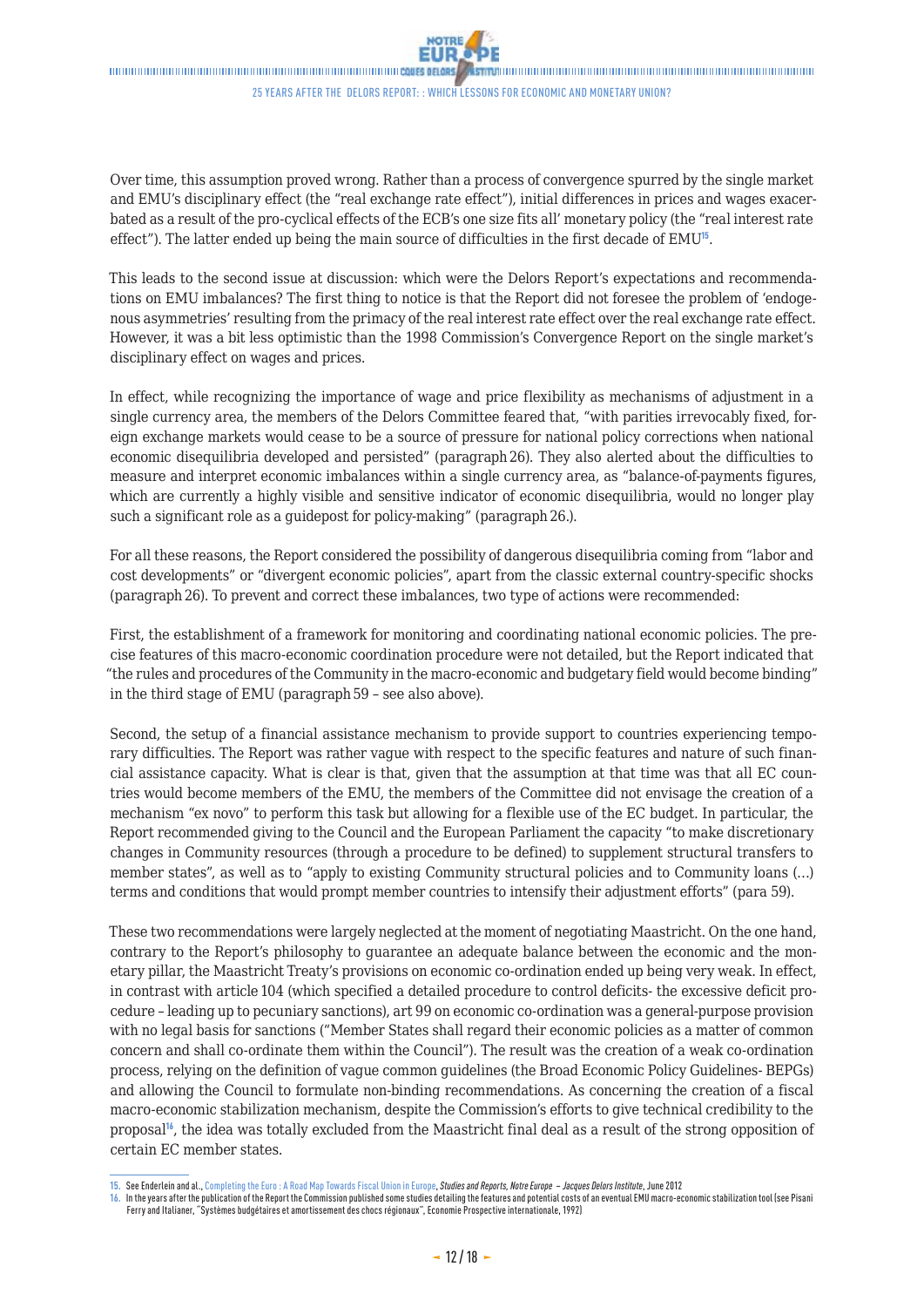25 years after the Delors report: : Which lessons for economic and monetary union?

Would the euro area be in better shape now had we followed the Delors Report's recommendations on EMU imbalances? A stronger mechanism of economic policy co-ordination might have helped prevent the build-up of large imbalances during the 2000s, but we cannot be totally sure of that. The experience with the SGP in 2003 shows that the possibility of sanctions do not prevent a breach of the rule, if those in charge of surveying the compliance with the rules are the same supposed to obey them<sup>17</sup>. In contrast, the existence of an EMU fiscal macro-economic facility would have probably made a difference. According to an estimation made by Enderlein et al (2012), had we had an EMU fiscal macro-economic scheme in place during the period 1999- 2012, euro area business cycle divergences would have diminished by around 15% to 40%.

### **3.3. Financial stability**

**THE RISKS OF FINANCIAL MARKET STABILITY WERE LARGELY NEGLECTED IN BOTH THE DELORS REPORT AND THE MAASTRICHT TREATY"**

The risks of financial market stability were largely neglected in both the Delors Report and the Maastricht Treaty. The Report did not include an analysis of the financial implications of setting up a single currency, and there was no mention to the specific challenges of ensuring financial stability in a monetary union. In coherence with this, it did not recommend any transfer of sovereignty in the field of financial regulation, supervision and banking resolution, apart from conferring to the new monetary authority (ESCB) a limited role on the coordination of national banking supervision authorities. The Report's approach on financial market stability was embraced by the Maastricht

Treaty with few amendments. Art 105.5 stated that the ESCB "shall contribute to the smooth conduct of policies pursued by the competent authorities related to the prudential supervision of credit institutions and the stability of the financial system", though the Treaty did leave open the possibility for the Council to confer "specific tasks" to the ECB on financial supervision (art 105.6).

With the benefit of hindsight, the lack of attention given by the members of the Committee to financial stability risks is understandable. The risks of financial market instability were probably underestimated at that time, financial systems being much less developed and globalized in the early 1990s than today. Besides, some of the euro area's fragilities revealed by the crisis (such as the level of banks' exposure to their sovereigns' debts) could not be foreseen at the time of writing the Report. In fact, the assumption at the time was that the full liberalization of capital movements and later on the single currency would led to the creation of a truly pan-European financial system. The following paragraph, reflecting about the implications of a shift from national to a single monetary policy, reveals this underlying assumption:

*"Well before the decision to fix exchange rates permanently, the full liberalization of capital movements and financial market integration would have created a situation in which the coordination of monetary policy would have to be strengthened progressively. Once every banking institution in the Community is free to accept deposits from, and to grants loans to, any customer in the Community and in any of the national currencies, the large degree of territorial coincidence between a national central bank's area of jurisdiction, the area in which its currency is used and the area in which 'its' banking system operates will be lost. In these circumstances the effectiveness of national monetary policies will become increasingly dependent on cooperation among central banks"* (p. 16)

**<sup>17.</sup>** Ref some text of Padoa Schioppa?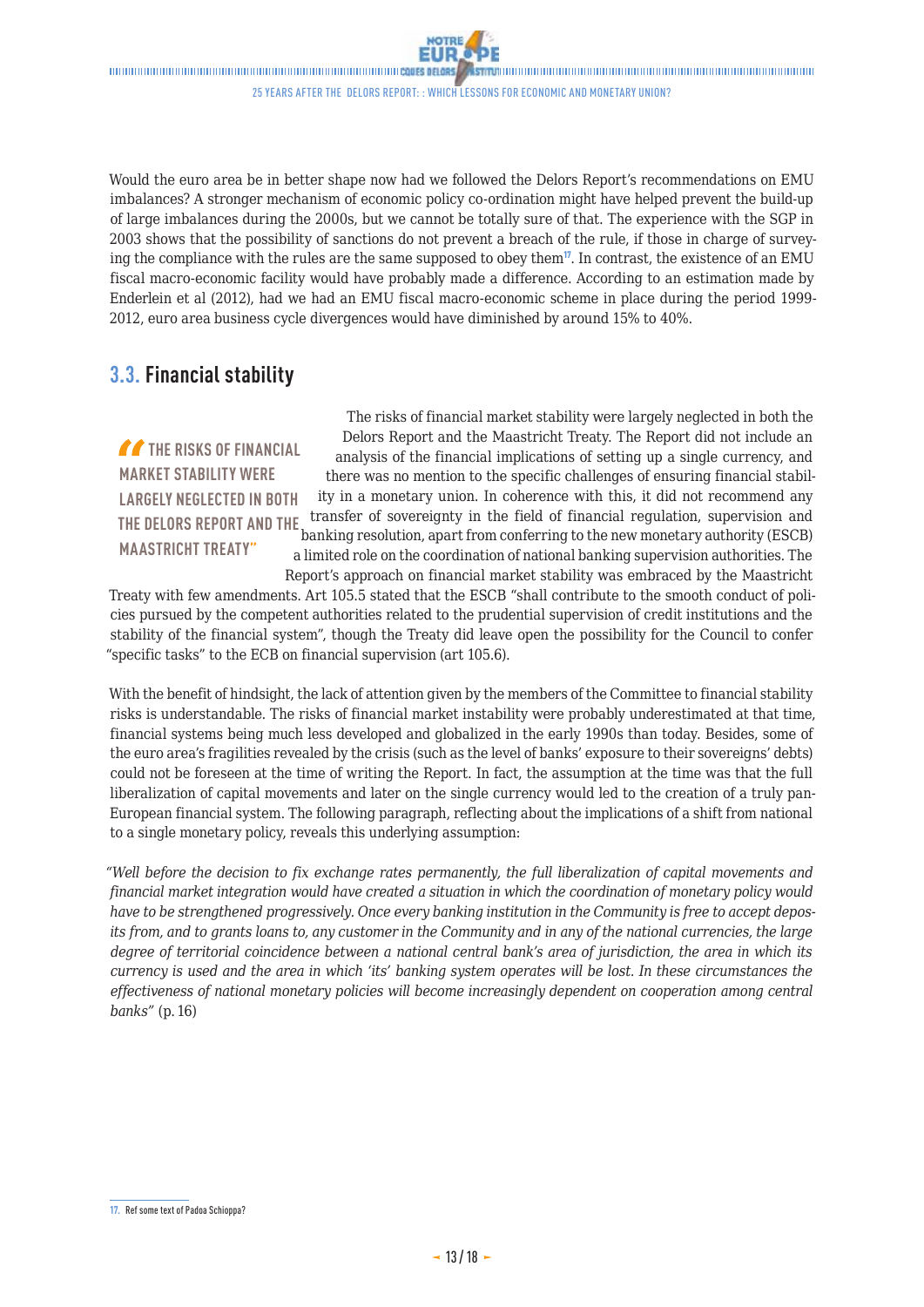#### **TABLE 1 What the Delors Report said and didn't say on fiscal policies, EMU divergences and financial stability**

|                                                             | <b>DELORS REPORT</b>                                                                                                                                                                                                                                                                                                                                                                                                                                                                                           | <b>MAASTRICHT TREATY</b>                                                                                                                                                                                                                                                                                                                                                                                                                                                                                                                          | <b>POST-MAASTRICTH AMENDMENTS</b>                                                                                                                                                                                                                                                                                                                                                                                                                                                                                                                                                                                                                     |
|-------------------------------------------------------------|----------------------------------------------------------------------------------------------------------------------------------------------------------------------------------------------------------------------------------------------------------------------------------------------------------------------------------------------------------------------------------------------------------------------------------------------------------------------------------------------------------------|---------------------------------------------------------------------------------------------------------------------------------------------------------------------------------------------------------------------------------------------------------------------------------------------------------------------------------------------------------------------------------------------------------------------------------------------------------------------------------------------------------------------------------------------------|-------------------------------------------------------------------------------------------------------------------------------------------------------------------------------------------------------------------------------------------------------------------------------------------------------------------------------------------------------------------------------------------------------------------------------------------------------------------------------------------------------------------------------------------------------------------------------------------------------------------------------------------------------|
| <b>EMU FISCAL FRAMEWORK</b>                                 |                                                                                                                                                                                                                                                                                                                                                                                                                                                                                                                |                                                                                                                                                                                                                                                                                                                                                                                                                                                                                                                                                   |                                                                                                                                                                                                                                                                                                                                                                                                                                                                                                                                                                                                                                                       |
| Debt sustainability<br>issues                               | No mention of the need for<br>$\bullet$<br>a 'non bail out' clause<br>$\bullet$<br>Prohibition of monetary<br>financing of public deficits<br>No binding rules on debt levels<br>$\bullet$                                                                                                                                                                                                                                                                                                                     | Introduction of 'non- bail<br>$\bullet$<br>out' clause (art. 104.b.1)<br>Prohibition of monetary financing<br>٠<br>of public deficits (art 104.1)<br>No binding rules on debt levels<br>٠                                                                                                                                                                                                                                                                                                                                                         | Debt developments taken into account<br>$\bullet$<br>in new fiscal rules ("six pack")<br>'non bail out' clause formally maintained but<br>$\bullet$<br>since 2010 creation of intergovernmental<br>mechanisms to provide financial assistance to<br>EMU countries in difficulties (EFSF, EFSM, ESM)                                                                                                                                                                                                                                                                                                                                                   |
| <b>Fiscal discipline</b><br>rules                           | Establishment of upper<br>$\bullet$<br>limits on deficits<br><b>European Parliament involved</b><br>$\bullet$<br>in the decisions imposing<br>constrains on national budgets                                                                                                                                                                                                                                                                                                                                   | <b>Excessive Deficit Procedure</b><br>$\bullet$<br>(art 104c), setting 3% nominal<br>deficit as upper limit.<br>Decisions imposing constrains on<br>$\bullet$<br>national budgets adopted by the<br>Council upon recommendation<br>from the Commission                                                                                                                                                                                                                                                                                            | <b>Excessive Deficit Procedure strengthened</b><br>$\bullet$<br>with the approval of the Stability and Growth<br>Pact (SGP) in 1997, reformed in 2005.<br>Since 2011, introduction of major reforms<br>$\bullet$<br>aimed at strengthening SGP rules, improving<br>national budgetary frameworks and reinforcing<br>Commission's capacity to monitor and<br>assess national efforts to implement SGP<br>(Fiscal Compact, "six pack", 'two pack').                                                                                                                                                                                                     |
| <b>Budgetary and</b><br>macro-economic<br>co-ordination     | $\bullet$<br>Need to co-ordinate budgetary<br>and macro-economic policies<br>to define an adequate EMU<br>fiscal policy stance and<br>ensure coherent conduct of<br>national economic policies.<br>Rules and procedures for<br>$\bullet$<br>budgetary and macro-economic<br>coordination should be binding                                                                                                                                                                                                     | $\bullet$<br>No prescriptive guidelines for<br>the conduct of budgetary or<br>macro-economic policies.<br><b>Broad Economic Policy Guidelines</b><br>$\bullet$<br>(ar 103), leading to the formulation<br>of non-binding recommendations<br>by the European Council                                                                                                                                                                                                                                                                               | $\bullet$<br>Since 2000 economic co-ordination mostly<br>focused on guiding member states' efforts to<br>attain Lisbon strategy/EU2020 (lack of euro area<br>dimension, lack of attention to budgetary issues)<br>Since 2011 coordination of all budgetary<br>$\bullet$<br>and economic policies takes place within a<br>single framework of co-ordination (European<br>Semester). However, guidelines on budgetary<br>and economic policies rest for the most part<br>non-binding (except for those related to the<br>implementation of SGP and those formulated<br>within the context of the new Macro Economic<br>Imbalance Procedure- see below). |
| <b>EMU DIVERGENCES</b>                                      |                                                                                                                                                                                                                                                                                                                                                                                                                                                                                                                |                                                                                                                                                                                                                                                                                                                                                                                                                                                                                                                                                   |                                                                                                                                                                                                                                                                                                                                                                                                                                                                                                                                                                                                                                                       |
| Convergence<br>process in the<br>transition to EMU          | Need to attain a sufficient<br>$\bullet$<br>degree of economic<br>convergence to enter into<br>third stage of EMU. No fixed<br>deadlines and quantitative<br>criteria to enter third<br>stage of EMU; need to<br>allow for certain flexibility<br>concerning entrance of some<br>member states into EMU.<br>$\bullet$<br>Need to expand and strengthen<br>EC cohesion policies to<br>accompany member states in<br>the efforts to enter EMU. Need<br>to put into place major common<br>EC investment projects. | Introduction of quantitative<br>$\bullet$<br>convergence criteria to determine<br>country's readiness to enter third<br>stage of EMU. Focus on nominal<br>rather than real convergence (ie<br>convergence on inflation and interest<br>rates, levels of public deficits and<br>debts and exchange rate stability)<br>Major expansion of EC cohesion<br>policies (2nd Delors Package),<br>creation of the Cohesion Fund to help<br>EC countries in the transition to EMU<br>No major EC investment programs<br>put into place in the run-up to EMU | In 1998, 11 out of 12 applying EC members<br>$\bullet$<br>fulfil the criteria to enter into the third<br>stage of EMU. The remaining EC applying<br>country (Greece) will enter in 2001.                                                                                                                                                                                                                                                                                                                                                                                                                                                              |
| Measures to prevent<br>and correct EMU<br><i>imbalances</i> | $\bullet$<br>Need to set up a binding<br>framework to monitor<br>economic developments and<br>coordinate economic policies<br>Need to create an EC fiscal<br>$\bullet$<br>assistance instrument<br>to help countries in<br>temporary difficulties.                                                                                                                                                                                                                                                             | Establishment of a weak procedure<br>$\bullet$<br>for economic monitoring and co-<br>ordination (Broad Economic Policy<br>Guidelines -ar 103), based on<br>formulation of broad guidelines and<br>non-binding recommendations<br>Lack of EMU-level macro-<br>٠<br>economic capacity; responsibility<br>for fiscal stabilization rests<br>exclusively at the national level                                                                                                                                                                        | In 2011 creation of a new macro-economic<br>$\bullet$<br>surveillance procedure (Macro-Economic<br>Imbalances Procedure) to monitor and correct<br>dangerous imbalances. The procedure works<br>on the basis of a numerical scoreboard and<br>includes the possibility of sanctions.                                                                                                                                                                                                                                                                                                                                                                  |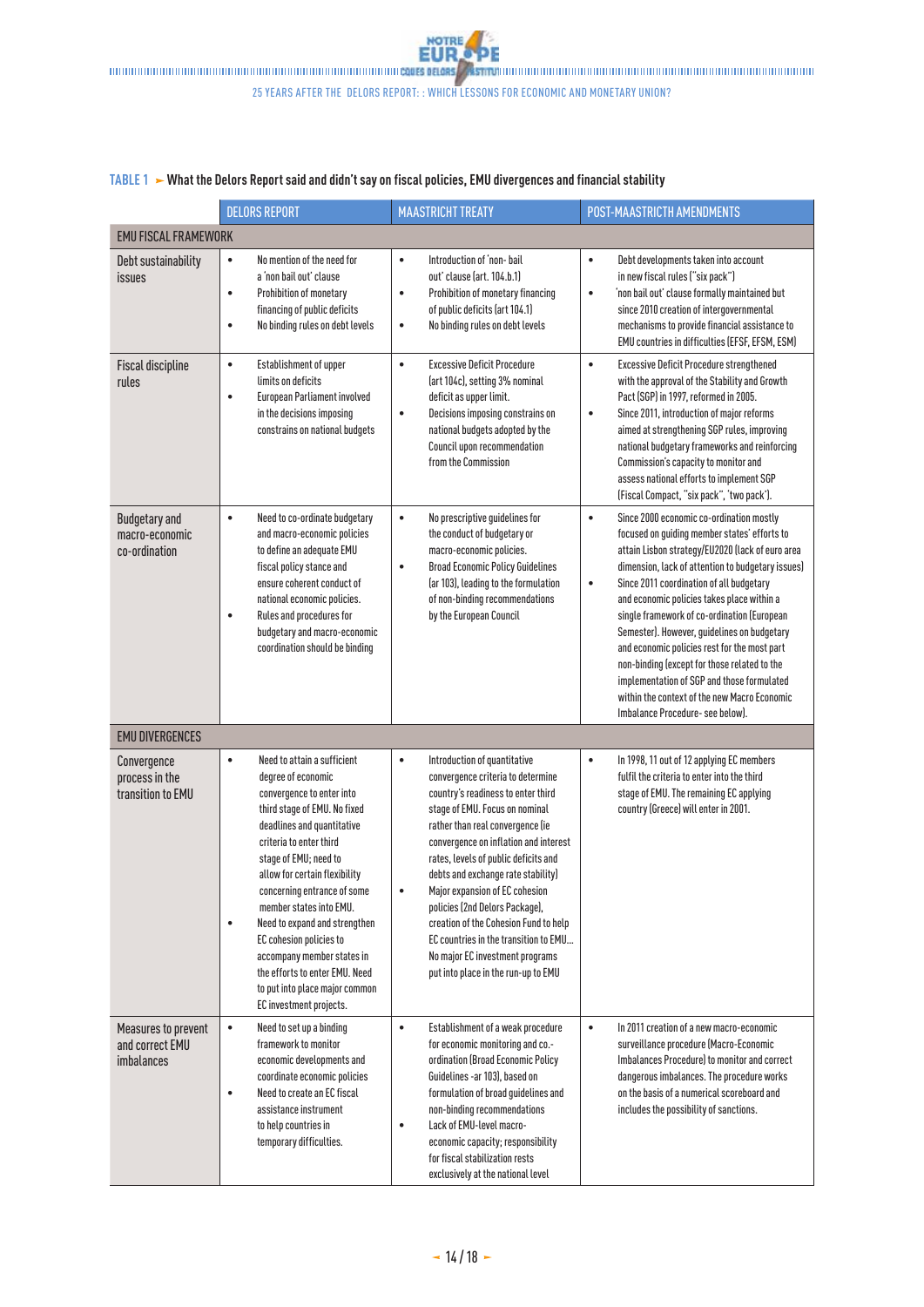<span id="page-14-0"></span>**Stavionalition in communities in the communities of the communities of the communities** 

#### 25 years after the Delors report: : Which lessons for economic and monetary union?

| <b>FINANCIAL STABILITY</b>                      |  |                                                                                                                                                                                |   |                                                                                                                                                                                                                                                                      |   |                                                                                                                                                                                                                                                                                                                                                                                                                           |  |  |
|-------------------------------------------------|--|--------------------------------------------------------------------------------------------------------------------------------------------------------------------------------|---|----------------------------------------------------------------------------------------------------------------------------------------------------------------------------------------------------------------------------------------------------------------------|---|---------------------------------------------------------------------------------------------------------------------------------------------------------------------------------------------------------------------------------------------------------------------------------------------------------------------------------------------------------------------------------------------------------------------------|--|--|
| Financial<br>supervision and<br>bank resolution |  | Financial supervision and bank<br>resolution should rest a national<br>prerogative; only a modest role<br>of ECB in coordinating national<br>financial supervision authorities | ٠ | The ECB 'contributes' to the smooth<br>conduct of financial supervision<br>policies pursued by national<br>authorities (art 105.5); however, the<br>Council may decide by unanimity to<br>confer "specific tasks" on financial<br>supervision to the ECB (art 105.6) | ٠ | From November 2014, a new Single Bank<br>Supervisory Authority, led by the ECB, will<br>be in charge of directly supervise all major<br>credit institutions of the euro area, and from<br>2016 a Single Bank Resolution mechanism.<br>with central decision making powers and a<br>single bank resolution fund, will be directly<br>responsible for the processes of banking<br>resolution of big banks in the euro area. |  |  |

Contrary to this expectation, during the first decade of EMU we witnessed an unbalanced process of integration: the interbank market became highly integrated but retail banking, corporate and sovereign bonds and equity markets remained largely fragmented along national lines. The result was a system combining the problems of integration (high risks of contagion) with those of financial market fragmentation (unhealthy bank-sovereign links and an impaired transmission of monetary policy).

While it is clear that the Committee was not capable at that time to foresee this unbalanced process of integration, neither to envisage the major global implications of a US financial crisis, it is also true that the potential risks of maintaining a largely national approach on financial regulation and supervision within a single currency area were well-known at that time<sup>18</sup>. In fact, according to one member of the Delors Committee, during the meetings some members of the group alerted about these risks<sup>19</sup>. Indeed, as this member of the Committee recalls, the decision to maintain a national approach on financial supervision and banking resolution was not the result of cognitive gaps but mostly the consequence of EC central bank governors' opposition to see the new monetary authority involved in financial stability issues, "as they feared the latter would inevitably lead to onerous political oversight and constitute a threat to ESCB's autonomy".

## 4.Looking forward: which lessons for the current process of EMU reform?

Since 2010 the governance of EMU has been subjected to a major overhaul. A series of governance reforms have been approved to address the three in-built deficiencies mentioned above, and many more are under discussion. Since some of these reforms are perceived as a substantial transfer of sovereignty to the European level, two new important challenges for EMU governance haven arisen: how to deepen integration within the euro area while guaranteeing democratic legitimacy, and how to allow EMU countries to go further in the process of integration without endangering the economic interest of non-euro countries.

Can we draw some lessons for the current process of EMU reform by looking back to the Delors Report? Overall, the analysis above shows that the Report was right, even premonitory, in pointing out certain risks recently revealed by the crisis whereas it failed to recognize others. Some of the omissions in the Report were due to the historical context and looked justified given the historical context at the time of writing the Report – in particular with regard to the problem of debt burdens and the debate on possible bail-outs. But some assessments also derive from an arguably overly optimistic look at wage and price flexibilities n a monetary union. The Report describes economic and monetary union as two mutually reinforcing elements, leading to virtuous circle of deeper economic integration and thus a better functioning of monetary union. That assumption was considered realistic at the time in the context of macroeconomic studies putting a lot of emphasis on nominal flexibilities and automaticity of adjustment. With hindsight, the nominal rigidities in EMU proved

**<sup>18.</sup>** Padoa Schioppa, Tommaso (2004) *The Euro and its Central Bank: getting united after the Union*, Massachusetts: The MIT Press.

**<sup>19.</sup>** Thygesen, Niels, "TPS and european integration", speech at the conference in memory of Tommaso Padoa-Schioppa organized by the Banca d'Italia in Rome on December16 2011.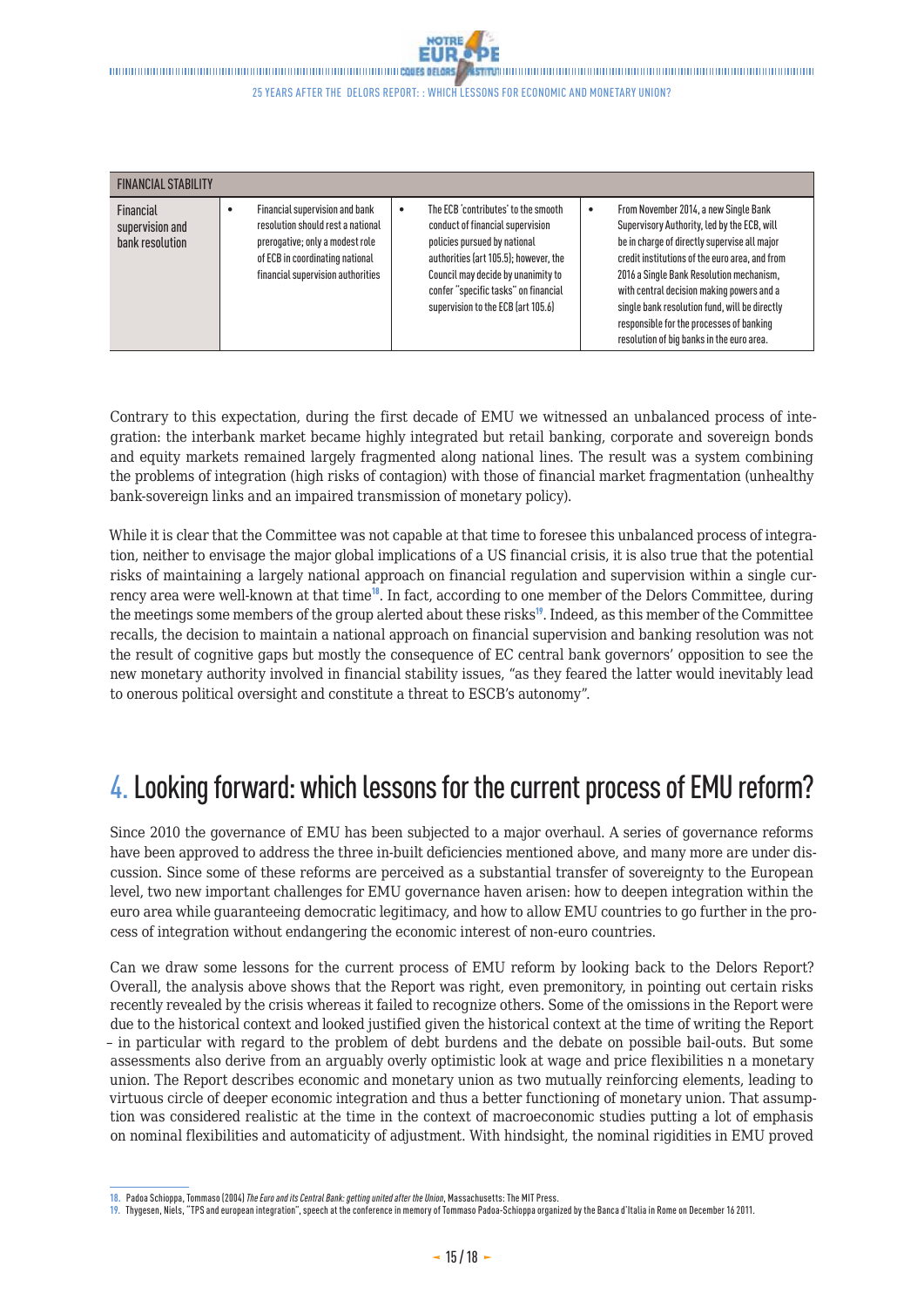much stronger than expected. This lesson should be given careful attention in the current process of further reforms of EMU.

The main lesson to draw from the Delors Report, however, is that a monetary union cannot function as a standalone element. The Report is very explicit in this respect and the relative omission of the banking and financial stability side in the Report strengthens that aspect even further: A monetary union that is not embedded in a far-reaching economic union and financial union (or banking union) is unlikely to function.

Rather than insisting only on monetary stability as the core of EMU, the Report presents a more encompassing approach to EMU, arguing that monetary union required (i) some degree of political integration, (ii) a clear role of the EU level as a steering mechanism on macroeconomic and budgetary matters, (iii) an emphasis in economic policy making on convergence in EMU.

It is striking that the current debate on the overhaul of EMU focuses on those very aspects. Yet as the current debate shows, there is no simple implementation of those issues, as long as three core challenges are not solved:

- Can EMU function under the assumption that no significant transfers of sovereignty from the national level to the EU level are necessary? This question not only relates to budgetary autonomy of Member States but also to the overall conduct of economic policy making in an economic union, where convergence is unlike to appear automatically from the creation of the single currency alone. If structural convergence requires policy convergence, then the mantra to consider the conduct of economic policy-making as a "matter of common concern" shifts to the heart of economic policy making in EMU. That shift was not foreseen in the Delors Report, but is clearly on top of the agenda in the reform of EMU.
- Can EMU function in a European Union, in which not all countries will enter into EMU? That question relates directly to the previous point. If the both the single market and economic policy coordination are considered the main vehicles for structural convergence in the monetary union, then the question of how to achieve further deepening of the single market while at the same time enhancing economic policy coordination has to be answered. Answering that question, however, raises the challenge of different speeds of integration in a Union in which a large number of countries do not participate in the single currency. The very premise of the Delors Report, namely that there is a direct link between the single market and the single currency is put into question by today's reality of political integration in Europe.
- As further coordination of economic policy-making requires procedural forms of legitimation, rather than the "output" based legitimacy, on which EMU has been based, the question of how to enhance democratic legitimacy of a deepened EMU is a crucial matter to be discussed. That challenge is again related to the previous point, because further political integration is not facilitated by the divide between euro area and non euro area members.

**THE DELORS REPORT COULD SERVE AS A 'ROLE TO REFORM EMU"**

**MODEL' FOR FURTHER EFFORTS**  such as the Bundesbank or the UK Thatcher government. Ten years later, EMU The last lesson we would like to draw is a lesson on method rather than on content. In the late 1980s, when the Delors Committee started to work, no one would have bet on the creation of a European monetary union in a relatively short spam of time. Monetary union was seen as utopian or as a goal for the very long term, and it was fiercely opposed by key stakeholders was a reality. Of course many factors explain this historical success, but there is no doubt that the Delors Committee made an important contribution in providing a rigorous, concise and unbiased analysis of the requirements and implications of

moving towards EMU. In this respect, it could serve as a 'role model' for further efforts to reform EMU.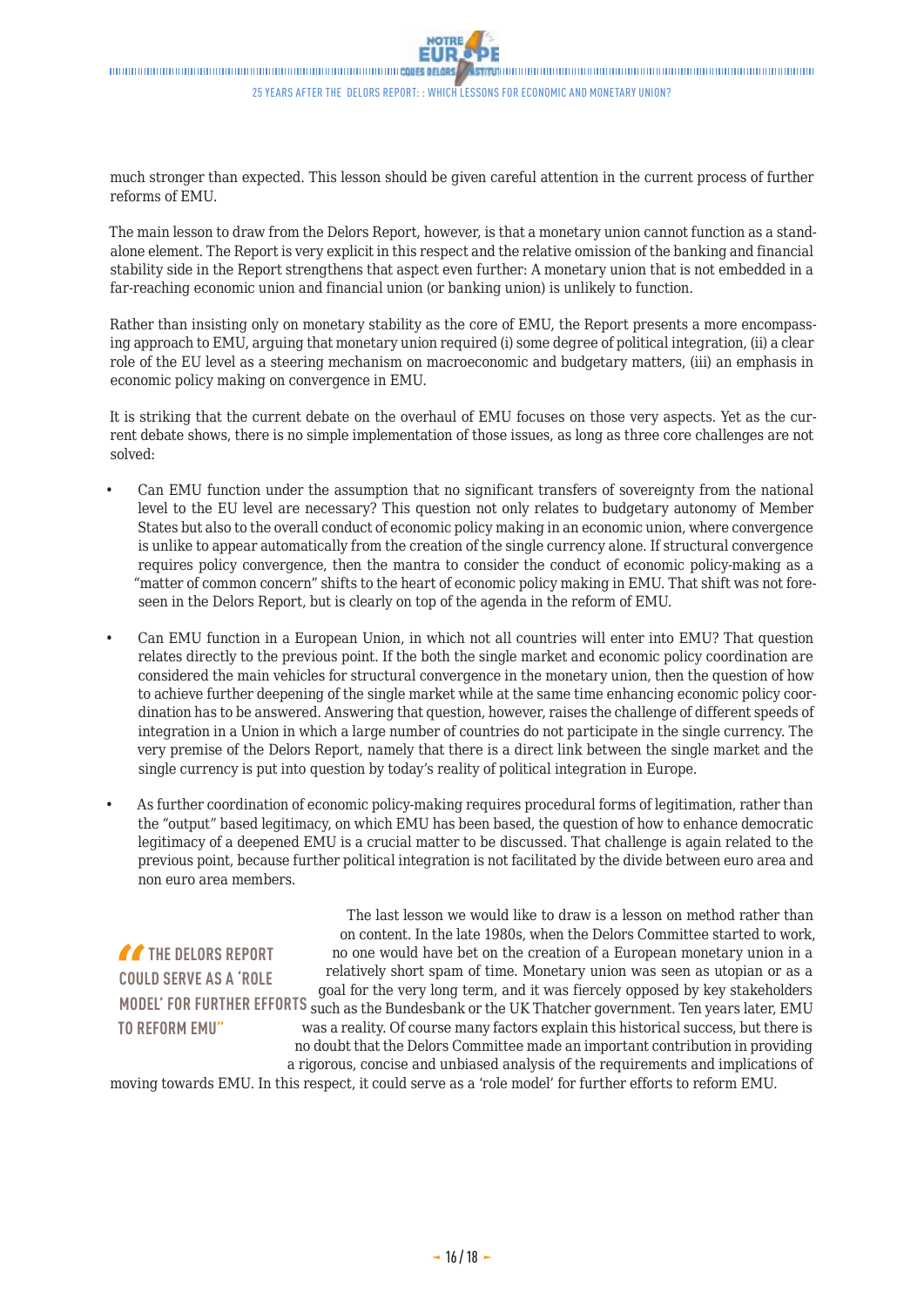<span id="page-16-0"></span>

25 years after the Delors report: : Which lessons for economic and monetary union?

### **REFERENCES**

Committee for the Study of EMU (1989), "[Report on Economic and Monetary Union in the European Community](http://aei.pitt.edu/1007/1/monetary_delors.pdf)" (The Delors Report), Luxembourg: Office for Official Publications of the European Communities.

Commission of the European Communities, DG for Economic and Financial Affairs "[Report from the commission"](http://ec.europa.eu/economy_finance/publications/publication8912_en.pdf), Convergence Report 2000, COM (2000)277.

European Commission, DG for Economic and Financial Affairs ['Commission's recommendation concerning the third stage of economic and monetary union',](http://ec.europa.eu/economy_finance/publications/publication8013_en.pdf) Convergence Report 1998, European Economy, No.65.

De Grauwe Paul (2011) "[Managing a fragile Eurozone](http://citeseerx.ist.psu.edu/viewdoc/download?doi=10.1.1.401.1757&rep=rep1&type=pdf)", CESifo Forum 2/2011, pp.40-45.

Dyson et Featherstone (1999) "The Road to Maastricht: Negociating Economic and Monetary Union", Oxford University Press, September1999.

Eichengreen Barry et Ricardo Hausmann (1999) "[Exchange Rates and Financial Fragility"](http://www.kc.frb.org/publicat/sympos/1999/S99eich.pdf), New Challenges for Monetary Policy, Federal Reserve of Kansas City, Kansas City.

Enderlein *et al* (2012) "[Completing the Euro: A road map towards fiscal union in Europe](http://www.notre-europe.eu/media/completingtheeuroreportpadoa-schioppagroupnejune2012.pdf?pdf=ok)", Report of the "Tommaso Padoa-Schioppa Group, *Notre Europe – Jacques Delors Institute*, *Studies & Reports No.92*, June2012, Paris.

Enderlein Henrik et Verdun Amy (2009) ["EMU's teenage challenge: what have we learned and can we predict from political science"](http://www.tandfonline.com/doi/pdf/10.1080/13501760902872106), Journal of European Public Policy, June2009, pp.490-507.

Featherstone Kevin (2012) "[Le choc de la nouvelle? Maastricht, déjà vu and EMU reform"](http://www.lse.ac.uk/europeanInstitute/LEQS/LEQSPaper52.pdf), LSE 'Europe in Question' Discussion Paper, No.52/2012, September 2012.

Fontaigné Lionel *et al* (1998) ["Intra-industry trade and the single market: quality matters](http://lionel.fontagne.free.fr/papers/Cepr_1959.pdf)", working paper of the Centre for Economic Policy Research, no.1959, September1998.

Jabko Nicolas (1999) ["In the name of the Market: how the European Commission paved the way for monetary union"](http://www.uasb.edu.ec/UserFiles/372/File/pdfs/CENTRO%20ANDINO%20DE%20ESTUDIOS%20INTERNACIONALES/Timo%20Goosmann%20Jabko_1999_In_Name_of_Market.pdf) Journal of European Public Policy, 1999.

Padoa-Schioppa Tommaso (1987) "[Efficiency, Stability and Equity: A Strategy for the Evolution of the Economic System of the European Community](http://ec.europa.eu/archives/emu_history/documentation/chapter12/19870410en149efficiencstabil_a.pdf)", Commission of the European Communities, Brussels.

Padoa-Schioppa Tommaso (1990) "The Road to Monetary Union in Europe: The Emperor, the Kings and the Genies", Oxford University Press, Monetary and Competition.

Padoa-Schioppa Tommaso (2004) "The Euro and its Central Bank: getting united after the Union", The MIT Press, Cambridge, Massachusetts.

Pisani-Ferry Jean (2012) "[The euro crisis and the new impossible trinity](http://www.bruegel.org/fileadmin/bruegel_files/Events/Event_materials/AEEF_Dec_2011/Jean_Pisani-Ferry_PAPER.pdf)", Bruegel Policy Contribution, No.2012/01, January2012.

Pisani-Ferry Jean (2006) ["Only One Bed for Two Dreams: A Critical Retrospective on the Debate over the Economic Governance of the Euro Area"](http://fsaraceno.free.fr/re-06-jcms.pdf), Journal of Common Market Studies, Volume44, No.4, pp.823-844

Pisani-Ferry Jean et Italianer Alexander (1992) ["Systèmes budgétaires et amortissement des chocs régionaux"](http://www.cepii.fr/IE/PDF/EI_51-4.pdf), Economie Prospective internationale, No.51, third quarter 1992.

Verdun Any (1997) "[The Role of the Delors Committee in the Creation of EMU: An Epistemic Community?](http://aei.pitt.edu/2747/1/002721_1.PDF)", Biennial Inernational Conference of the European Community Association, Seattle, June1997